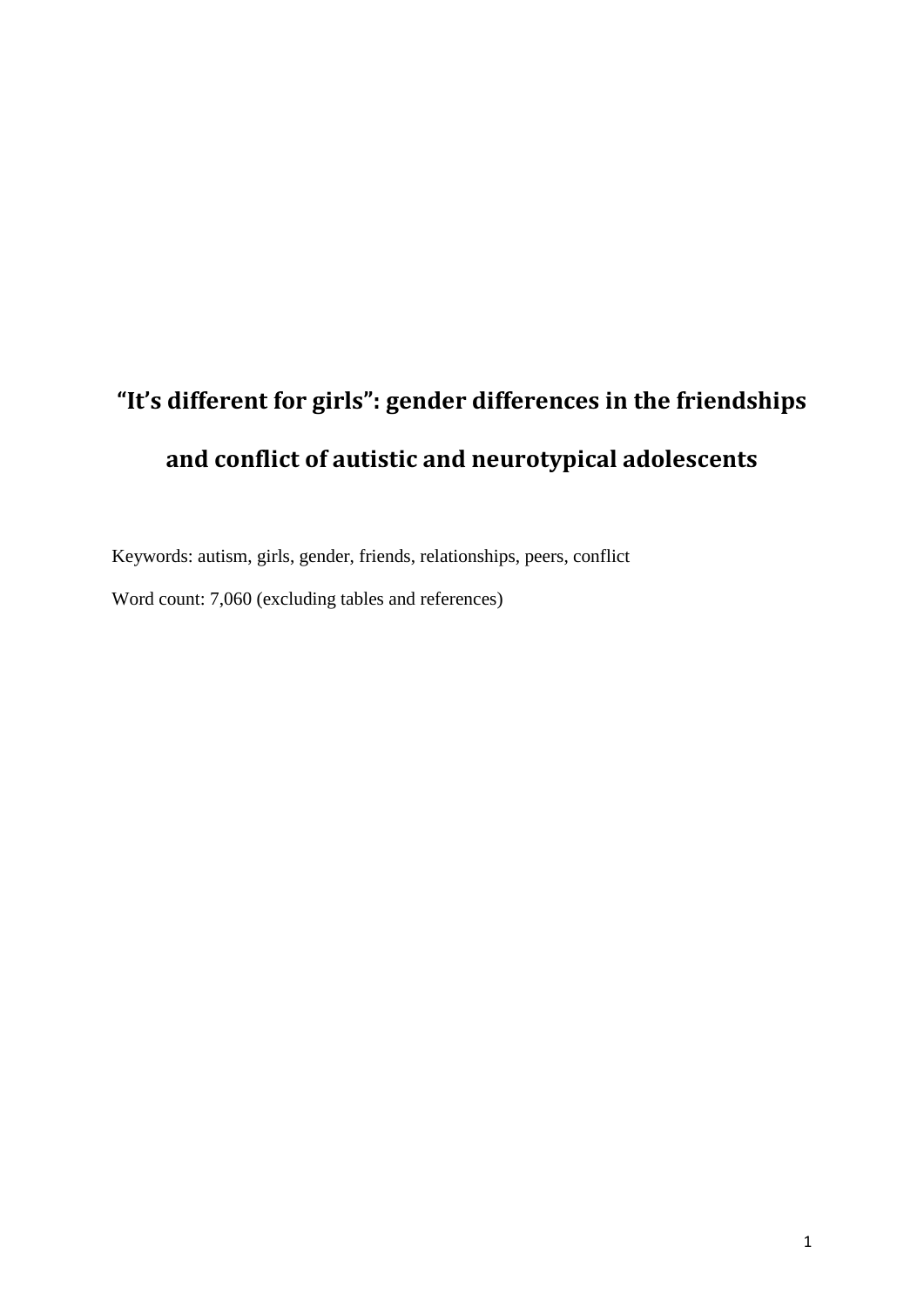#### **Abstract**

This mixed-methods study examined gender differences in the friendships and conflict experiences of autistic girls and boys relative to their neurotypical peers. One hundred and two adolescents (27 autistic girls, 26 autistic boys, 26 neurotypical girls, 23 neurotypical boys), aged between 11 and 18 years completed the Friendship Qualities Scale (FQS), the Revised Peer Experiences Questionnaire (RPEQ) and were interviewed about their friendships. Results demonstrated that in many ways, the friendships and social experiences of autistic girls are similar to those of neurotypical girls. Autistic girls, however, have significantly more social challenges than their neurotypical peers, experiencing more conflict, and finding that conflict harder to manage successfully. Autistic boys showed quantitatively different friendship patterns to all other groups. There were consistent gender differences in the type of conflict which boys and girls experienced, regardless of diagnostic status. These finding suggest that gender, rather than diagnosis per se, plays a critical role in the way that autistic adolescents perceive and experience their social relationships.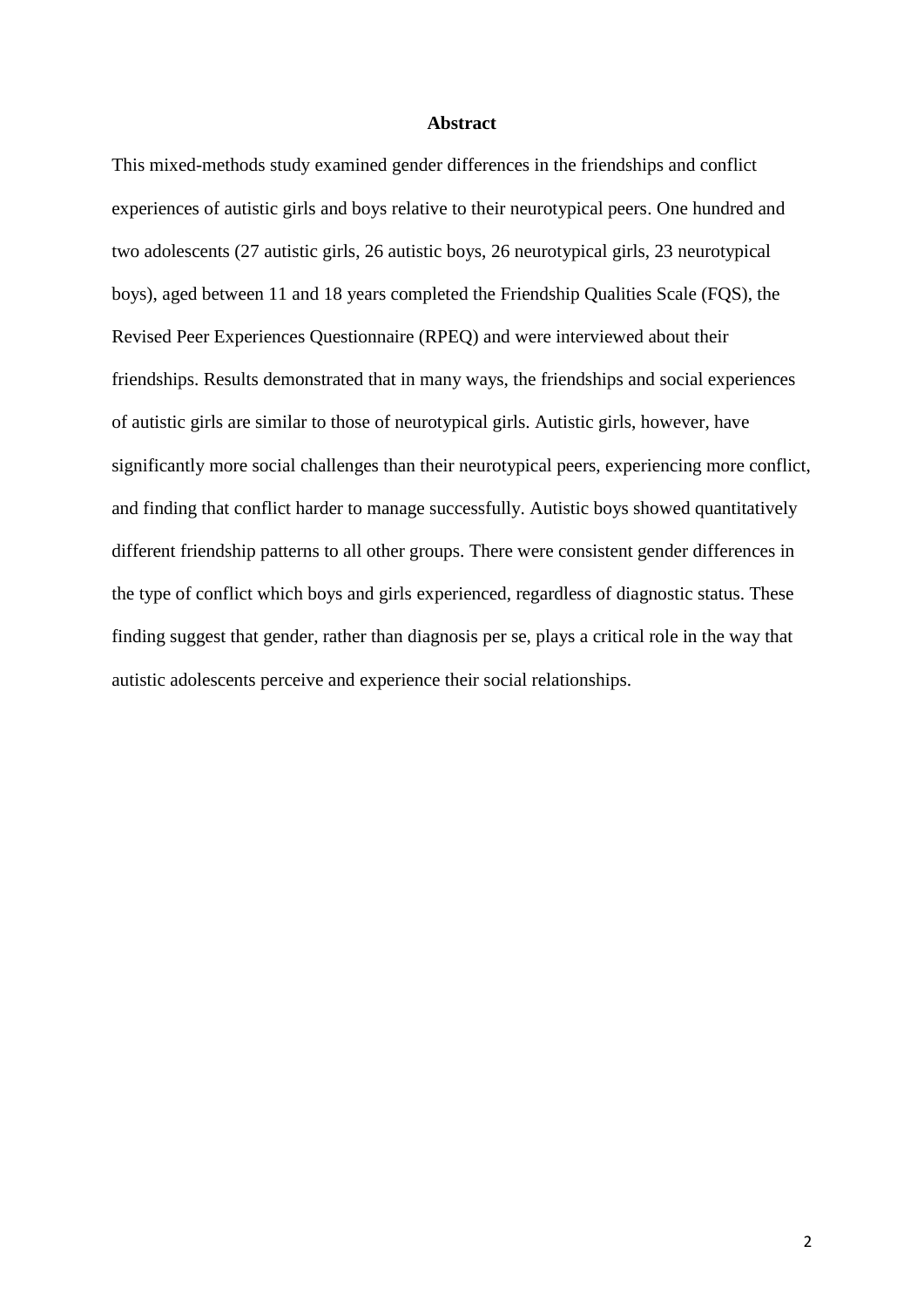Friendships are crucial to our development as social individuals. They allow us to develop social skills (Cutting & Dunn, 2006; Dunn, 1988; Dunn & Cutting, 1999) and provide critical social and emotional support (Demir & Urberg, 2004; Dumont & Provost, 1999). Friendships can make us happier and healthier (Antonucci & Akiyama, 1987; Berkman & Syme, 1979), and their absence can lead to adjustment problems (Bowker et al., 2006).

There is a long-standing assumption that autistic people (see Kenny et al., 2016, and Sinclair, 1999, for discussion on terminology) do not want friends, are not socially motivated, and struggle with friendships (Chevallier et al., 2012), as social difficulties are a hallmark of autism (American Psychiatric Association, 2013). Yet many autistic young people have friends (Bauminger et al., 2008; Calder, Hill, & Pellicano, 2013; Sedgewick et al., 2016), are involved in school networks (Kasari, Locke, Gulsrud, & Rotheram-Fuller, 2011), and want to interact with peers (Travis, Sigman, & Ruskin, 2001). Although a recent review of research into autistic children's friendships (Mean ages between 10.34 and 13.94 years) found they had fewer friends than neurotypical children, autistic children were highly satisfied with their friendships (Petrina, Carter, & Stephenson, 2014). Friendships with non-autistic children ('mixed friendships') build better social and linguistic skills (Bauminger et al., 2007), and may be of higher 'quality' than non-mixed friendships (Bauminger et al., 2008).

Most studies included in Petrina et al.'s (2014) review involved cognitively-able *children*, meaning we know little about how friendships develop into adolescence. Their review also focused predominantly on friendships of autistic boys (86 – 92% male participants across studies), highlighting that little is known about autistic girl's friendships. This gender imbalance is unsurprising given the preponderance of males diagnosed with autism (Banach et al., 2012; Loomes, Hull, & Mandy, 2017). Yet, it is problematic for our understanding of friendship in autism, given that neurotypical gender differences in friendship are well established (Aukett, Ritchie & Mill, 1988; Caldwell & Peplau, 1982).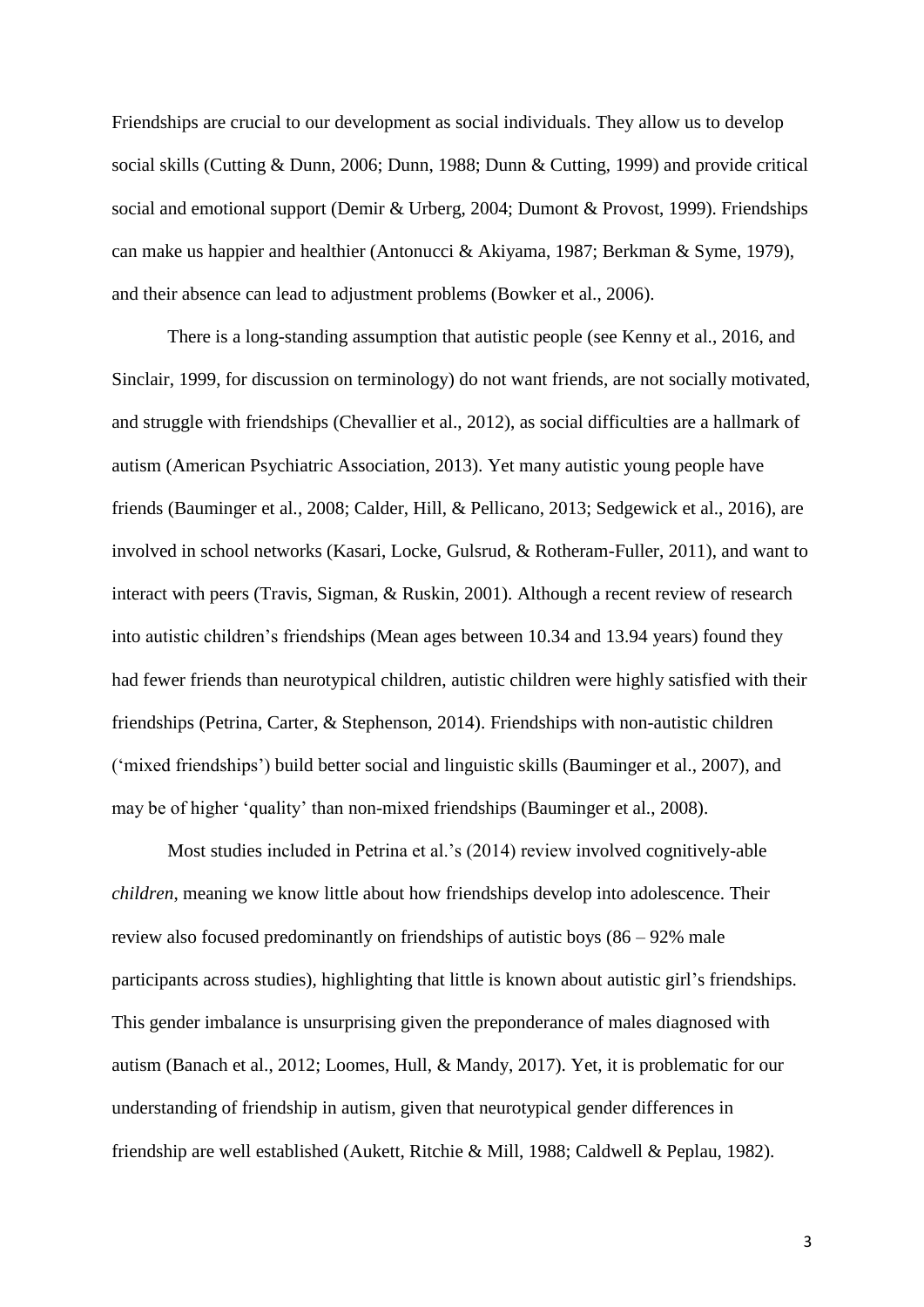Girls reach more complex social and linguistic stages earlier than boys, allowing them to form relationships based on co-operative play and conversation (Barbu, Cabanes, & Le Maner-Idrissi, 2011). In adulthood, women have friendships based on emotional sharing, whereas men focus on shared activities (Aukett, Ritchie, & Mill, 1988). Female friendships tend to be more supportive than male friendships (DeGoede, Branje, & Meeus, 2009). These factors may result in gendered expectations of how to be a friend – including for autistic boys and girls. On this basis, one might expect autistic girls' friendship experiences to be *qualitatively* more like those of non-autistic girls than autistic and non-autistic boys.

Although some theoretical (Baron-Cohen, 2002) and empirical work (e.g., Baron-Cohen & Wheelwright, 2003; Head, McGillivray, & Stokes, 2014) suggest that autistic females should have relationships more like those of males than neurotypical females, closer examination of adolescent friendships has revealed qualitative differences between cognitively-able autistic girls and boys. First, autistic boys and girls socialise in distinct ways. Kuo et al. (2013) found that autistic boys tended to play with friends, whereas autistic girls mostly talked with theirs, despite similar amounts of socialising overall. These skills may allow autistic girls to maintain closer and more empathetic friendships – and, ultimately, to interact as neurotypical girls expect. Second, although some research has highlighted that autistic girls have difficulties socialising with neurotypical girls (Cridland, Jones, Caputi, & Magee, 2014), these challenges do not prevent them from forming friendships altogether (Vine Foggo & Webster, 2017). Indeed, several studies have shown that many cognitivelyable autistic people – particularly girls and women (Hull et al., 2017; Lai et al., 2017) – appear to develop compensatory strategies to 'camouflage' their social difficulties, helping them to be more socially included, even if they then struggle to maintain these relationships (Dean, Harwood, & Kasari, 2017; Rynkiewicz et al., 2016). Third, autistic girls rate their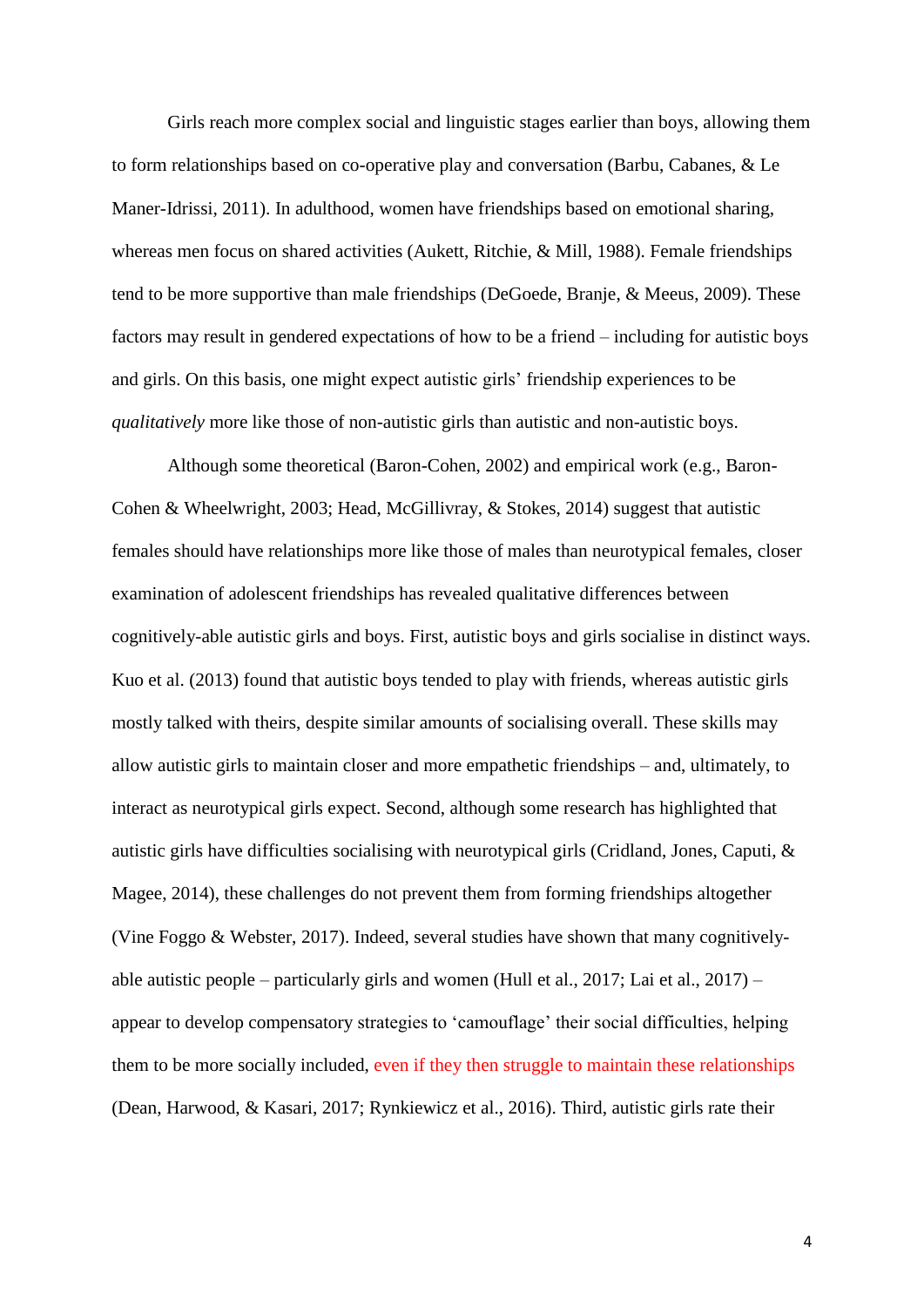best-friendships (as indexed by the Friendship Qualities Scale (FQS)) as more like those of non-autistic girls than autistic (and non-autistic) boys (Sedgewick et al., 2016).

These distinctions between autistic males and females appear to extend into adulthood. Although some women report social difficulties (Bargiela, Steward, & Mandy, 2016; Hayward, McVilly, & Stokes, 2016), many autistic women identify supportive relationships as key to being successful (Webster & Garvis, 2016). Indeed, 80% of autistic women in one study reported being satisfied with their social lives (Baldwin & Costley, 2015), even if they had also experienced social difficulties.

Together, these findings raise two key issues. The first is that the apparent qualitative differences in the social relationships of autistic males and females might be one reason why girls tend to be clinically identified later than their male counterparts (Begeer et al. 2012; Giarelli et al. 2010) or why they might miss out on a diagnosis altogether (Dworzynski et al. 2012; Russell et al. 2011). The second – most relevant to the current study – is that the friendship experiences of autistic girls/women appear to be more similar to those of nonautistic girls/women than autistic boys/men; that is, gender might be more central in determining social experiences than diagnostic status. Few of the abovementioned studies, however, directly compared (non-)autistic girls/women to (non-)autistic, which necessarily limits the sorts of conclusions that can be drawn. The current study sought to address this issue directly.

#### *Conflict within friendships*

We also sought to examine the degree and nature of conflict within autistic and nonautistic adolescents' friendships. Conflict is an inevitable part of relationships, and conflict management is a key skill. Among adolescents, bullying is the most common conflict, and is known to affect autistic children at higher levels than other children (Humphrey & Hebron, 2014; Rowley et al., 2012). There is, by contrast, no work on conflict *within* the friendships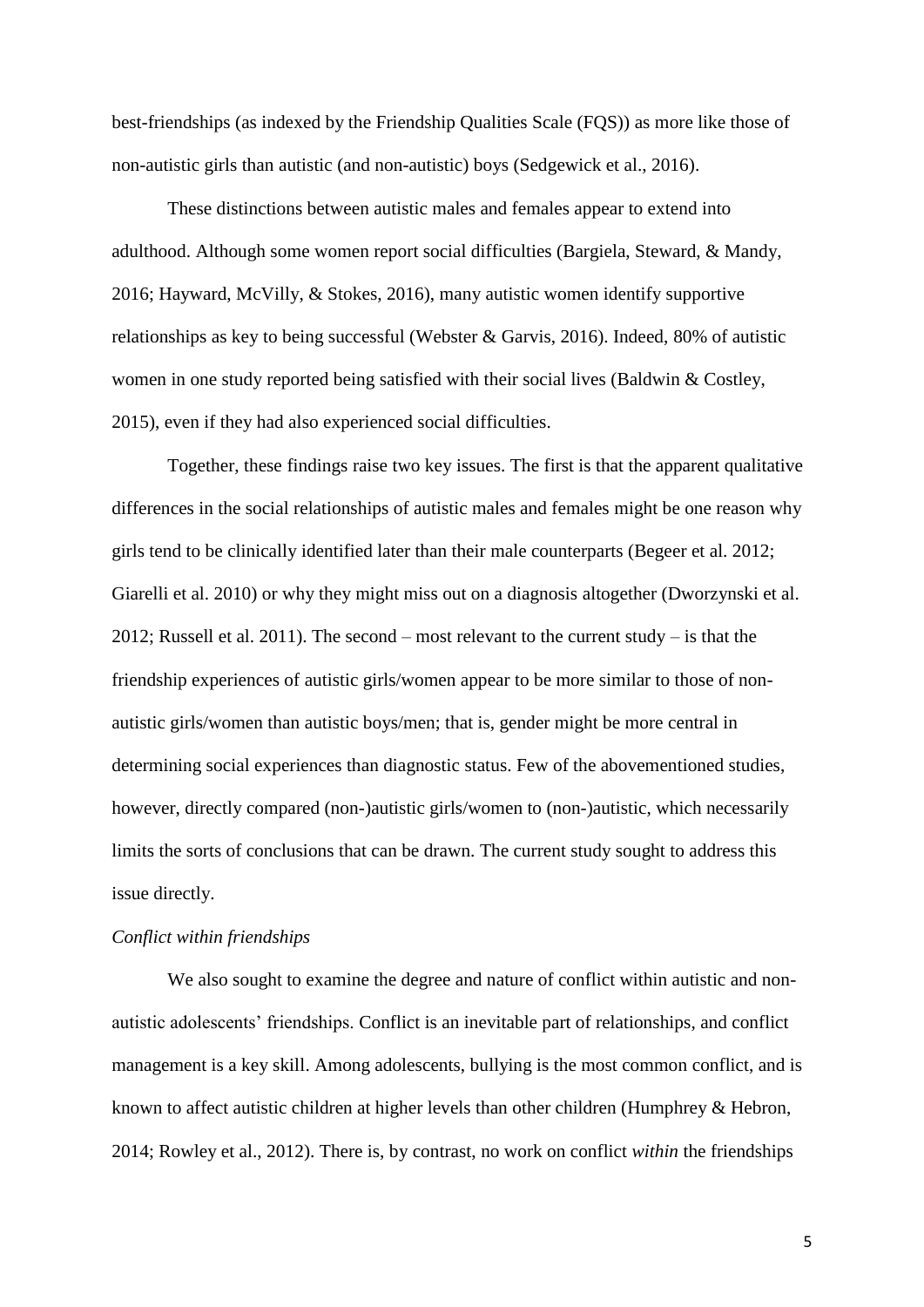of autistic adolescents. This 'relational aggression' is typically associated with girls, towards friends and female peers (Crick & Grotpeter, 1995). It includes verbal behaviours such as gossiping, and non-verbal behaviours such as giving someone the 'silent treatment', 'staring daggers' (Shute, Owens, & Slee, 2002), or eye-rolling to intimate dismissal (Underwood, 2004). These behaviours have similar negative outcomes to overt bullying, such as being hit or threatened (Baldry, 2004; Ortega et al., 2009).

It is possible that autistic girls most often experience this conflict when interacting with neurotypical girls who employ these methods (Bowie, 2007). This conflict is likely to be difficult for autistic girls to understand. Usually, the aggression takes place within the context of a 'friendship', requiring girls to develop a flexible understanding of 'friends', rather than taking people at face value (which autistic people can tend to do; e.g., Steward, 2013). Initial findings support this possibility. Sedgewick et al. (2016) found that while autistic adolescents reported similar degrees of conflict in their best-friendships, girls experienced more conflict in their *wider* friendships. Furthermore, autistic girls discussed similar relational conflict incidents to non-autistic girls, but autistic girls noted considerable difficulties managing them. Sedgewick et al.'s (2016) study, however, was limited to girls educated within special schools. These girls often have more pronounced autistic characteristics and additional cooccurring difficulties, and also have peers with other special educational needs, making their friendships experience potentially quite unlike autistic girls in mainstream placements.

#### **The Current Study**

Gendered patterns of friendships and conflict experiences are evident in neurotypical adolescents, suggesting that the social 'worlds' of boys and girls are qualitatively different. Here, we investigated whether the social experiences of autistic boys and girls also differ, and in similar ways to neurotypical adolescents. Specifically, we sought to (1) understand the nature of autistic adolescents' friendships in comparison to their neurotypical peers, including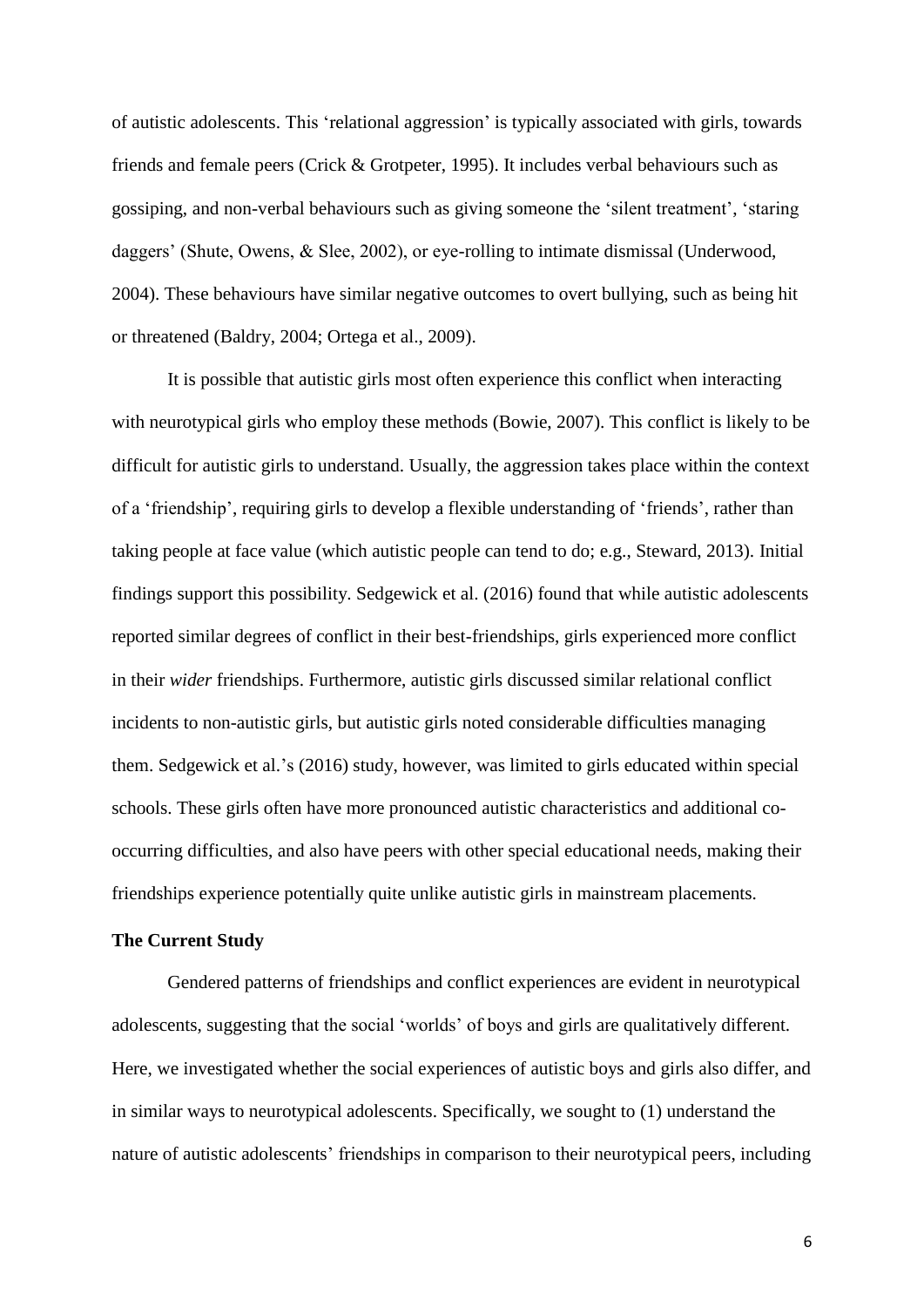their experiences of conflict and, critically, (2) determine whether these friendship and conflict experiences differ by gender within diagnostic group.

To address these aims, we used a concurrent mixed-methods design, where one overarching question was simultaneously addressed by both quantitative and qualitative data (Creswell, 2002), to enable a holistic and contextual portrayal of the friendships and conflict experience of autistic adolescents. We administered questionnaires addressing best-friendship quality (Friendship Qualities Scale (FQS); Bukowski et al., 1994) and overt and relational conflict (Revised Peer Experiences Questionnaire (RPEQ); Prinstein, Boergers, & Vernberg, 2001). Given initial work showing that the friendship experiences of autistic girls are more like those of neurotypical girls than autistic or neurotypical boys (Sedgewick et al., 2016), we expected girls to rate their best-friendships as stronger than boys, regardless of diagnostic status. We also predicted that autistic adolescents would experience more conflict than their neurotypical peers, particularly as victims (Schroeder et al., 2014). Nevertheless, we expected that we would see similar gendered patterns of conflict in both groups (Crick & Grotpeter, 1995), with girls experiencing more relational conflict and boys experiencing more overt conflict; that is, the absence of an interaction between gender and diagnostic status.

To examine these issues in greater detail, and to elicit young peoples' views on their experiences, we also conducted semi-structured interviews with adolescents about their friendships, their social difficulties, and, critically, how these impacted their everyday lives.

## **Method**

Participants. One-hundred-and-two adolescents (27 autistic girls, 26 autistic boys, 26 neurotypical girls, 23 neurotypical boys), aged between 11 and 18, were recruited through community contacts (see Table 1). All attended mainstream education currently (n=94) or within the past two years (n=8). Of those latter eight participants, three had moved from mainstream to special school on transition to high school, and five had transitioned during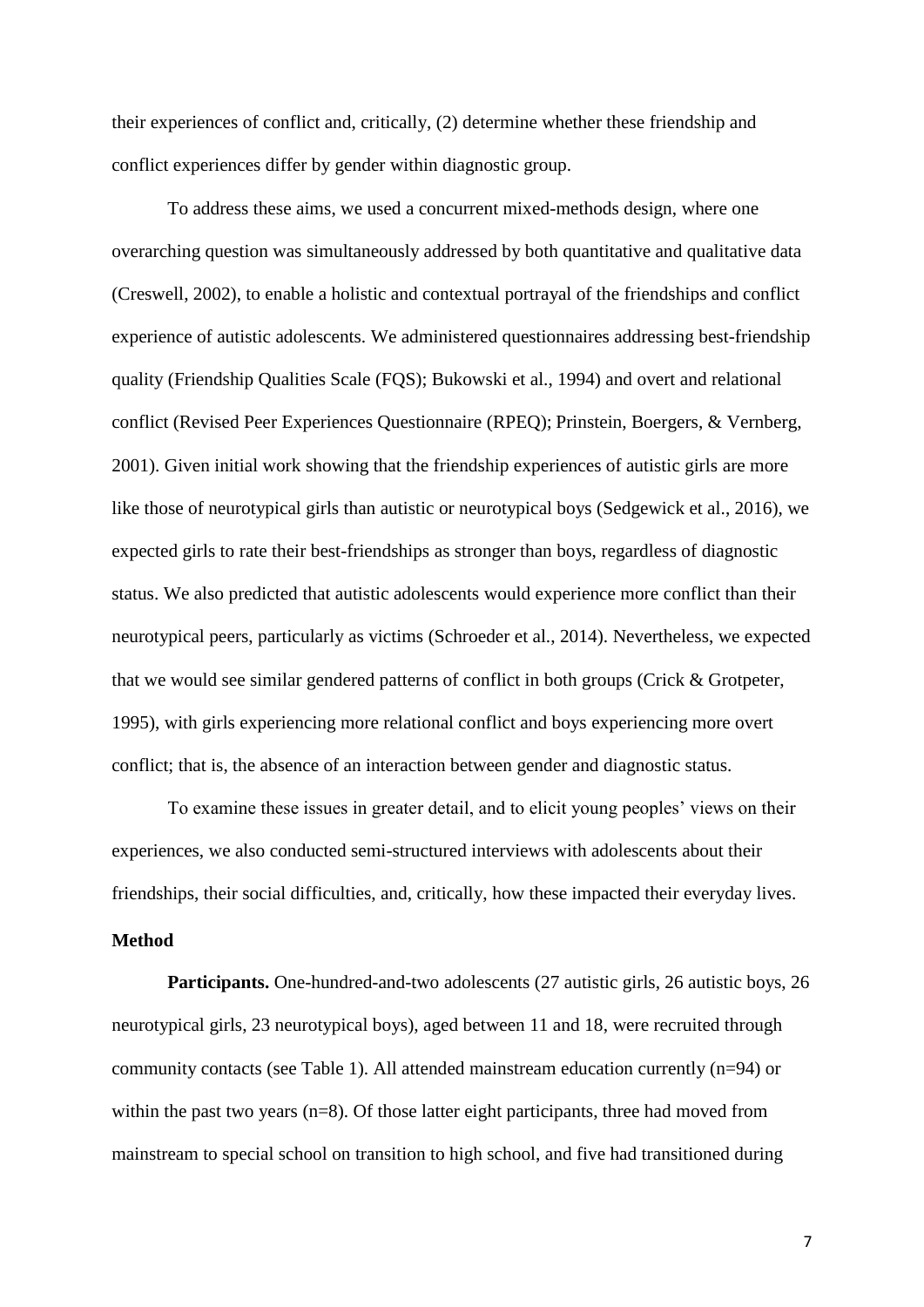high school. There were no significant group differences in ethnicity,  $\chi^2(1)=16.59$ ,  $p=.28$ , with 71% being from a White ethnic background, and 9% and 20% from Black and Asian backgrounds, respectively, which is more diverse than the UK population nationally (ONS Census, 2011).

All participants obtained Full-Scale IQ scores >70 on the Wechsler Abbreviated Scales of Intelligence-2<sup>nd</sup> edition (WASI-2; Wechsler, 2011), and were thus considered cognitively-able. Autistic and neurotypical participants were matched on age and intellectual ability. ANOVAs on adolescents' age, Full-Scale IQ, Performance IQ and Verbal IQ scores revealed no significant effects of group (autistic, neurotypical; *ps*>.15) or gender (male, female; *ps*>.44), and no group x gender interactions (*ps*>.14).

----------------------------------

insert Table 1 about here

----------------------------------

All autistic participants had received an independent clinical diagnosis of an autism spectrum condition according to DSM (APA, 2000, 2013) or ICD-10 (WHO, 1993) criteria. Autistic participants completed Module 3 (n=10) or Module 4 (n=41) of the Autism Diagnostic Observation Schedule  $-2<sup>nd</sup>$  Edition (ADOS-2; Lord et al., 2012). Algorithm scores were converted to standardised ADOS severity scores (maximum score=10; Hus, Gotham, & Lord, 2014; Lord et al., 2012). Autistic boys (M=5.45, SD=1.90) obtained significantly higher ADOS-2 severity scores than autistic girls (M=3.87, SD=1.89), *t*(36)=2.51, *p*=.01, *d*=.84.

Two boys and four girls failed to meet the ADOS-2 threshold (score=7) for autism. Two girls also declined to take part in the ADOS-2. We retained these young people in analyses, however, given that they (i) had a pre-existing clinical diagnosis, (ii) had a statement of Special Educational Needs or Education, Health and Care plan, specifying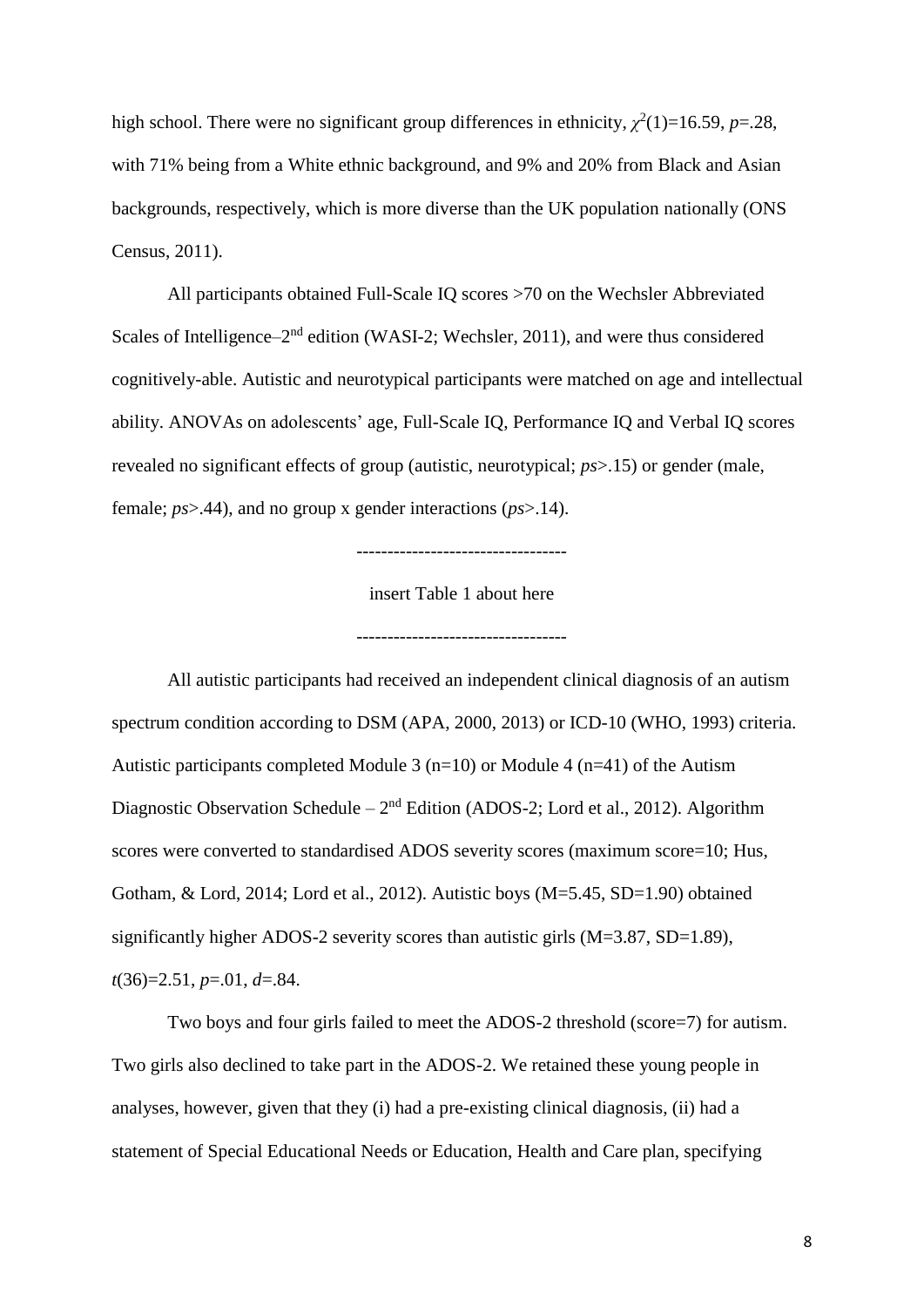autism as their primary need, and (iii) met threshold for autism on the parent-report Social Responsiveness Scale–2<sup>nd</sup> edition (SRS-2: Constantino & Gruber, 2012) (see Table 1). Also, removal of these participants from analyses did not change the pattern of results.

# **Measures**

## Social Responsiveness Scale - 2<sup>nd</sup> edition (SRS-2: Constantino & Gruber, 2012).

Parents completed the SRS-2 School-Age Form (Constantino & Gruber, 2012), a 65-item questionnaire assessing social and behavioural difficulties associated with autism. Participants rate statements about behaviours over the last six months on a scale ranging from 1 (not true) to 4 (almost always true). Higher scores reflect greater severity of autistic symptoms. In the current sample, reliability was excellent (autistic: Cronbach's  $\alpha = .91$ ; neurotypical:  $\alpha = .88$ ).

**Friendship Qualities Scale (FQS: Bukowski et al., 1994).** The FQS assesses adolescents' perceptions of their best-friendship. It has 23 items, rated on a 5-point scale ranging from 1 (not true at all) to 5 (very true). It covers five components of friendship: Companionship (e.g., 'My friend and I do things together'); Conflict (e.g., 'My friend and I can argue a lot'); Help (e.g., 'My friend would help me if I needed it'); Security (e.g., 'If I say sorry after a fight or an argument, everything will be alright'); and Closeness (e.g., 'If my friend had to move away I would miss him/her').

The measure showed excellent reliability (autistic:  $\alpha = .92$ ; neurotypical:  $\alpha = .91$ ). The four positive subscales (Companionship, Closeness, Help, Security) were also highly intercorrelated (*r*s=.55-.72), although the Conflict subscale was not significantly correlated with any other subscale (*r*s<.06). To reduce the number of dependent variables in analyses, we created a novel, robust composite 'Friendship Strength' score by averaging the four positive subscales, and analysed the Conflict subscale separately. Higher scores indicate greater friendship strength/conflict.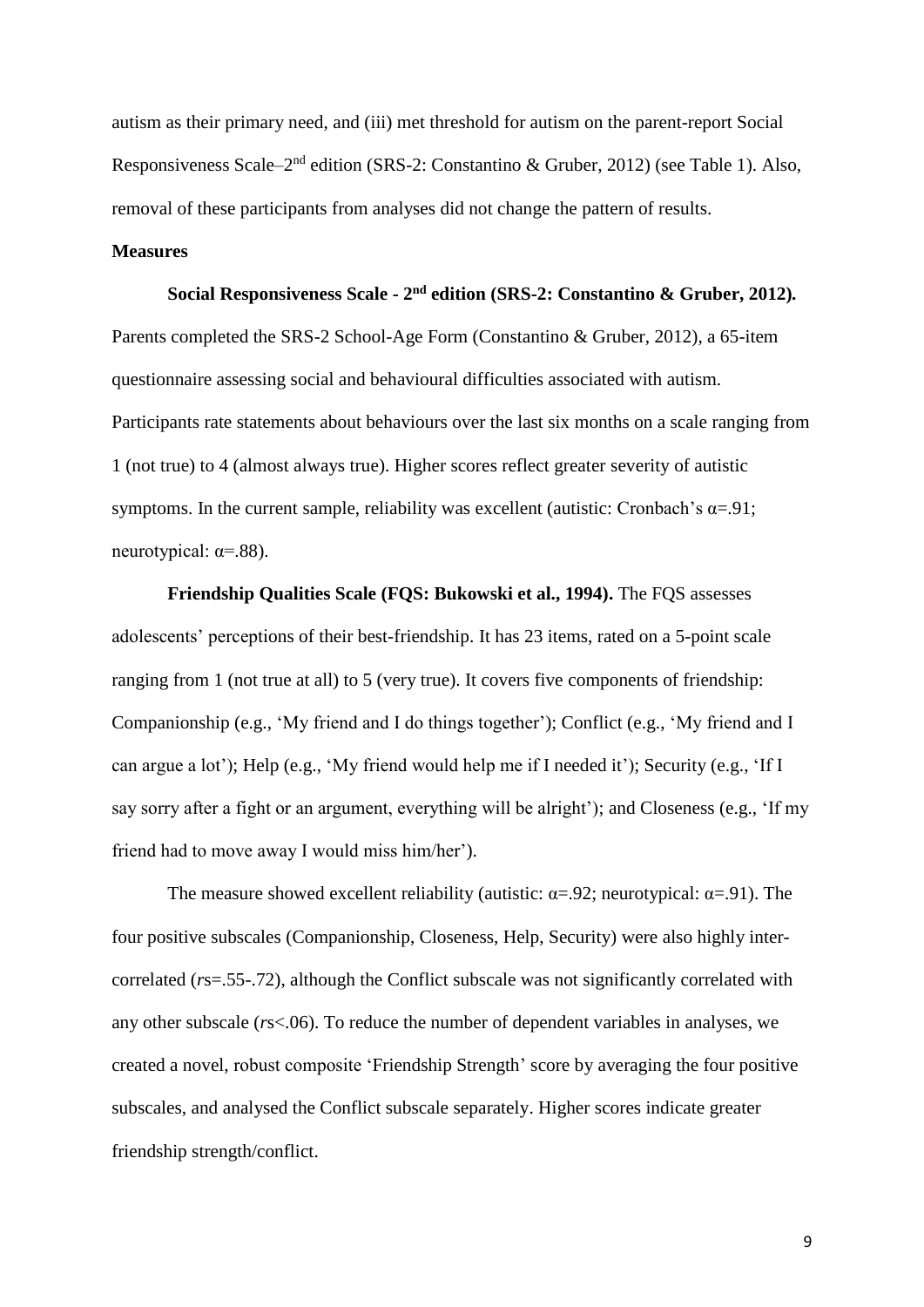#### **Revised Peer Experiences Questionnaire (RPEQ) (Prinstein et al., 2001)**. The

RPEQ is an 18-item questionnaire assessing the frequency of overt (e.g., 'Someone threatened to hurt or beat me up') and relational (e.g., 'I left someone out') bullying behaviours that a participant both engages in and is subject to. Items are rated on a 5-point scale ranging from 0 (never) to 4 (a few times a week). It has aggressor (e.g., I chased someone like I was really trying to hurt them') and victim (e.g., 'Someone chased me like they were really trying to hurt me') versions. The scale yields eight subscales (Victimhood, Aggression, Overt, Relational, Overt Victimhood, Relational Victimhood, Overt Aggression, Relational Aggression) and an overall Total score (created by summing all subscale scores). Good internal consistency ( $\alpha$ =.76-.80) has been reported in neurotypical populations (McLaughlin, Hatzenbuehler, Mennin, & Nolen-Hoeksema, 2011; Siegel, La Greca, & Harrison, 2009). Cronbach's  $\alpha$  for Total scores in our sample was high (autistic:  $\alpha = .87$ ; neurotypical:  $\alpha = .88$ ). Higher scores reflect greater involvement in peer conflict.

**Semi-structured interview.** The semi-structured interview (see Appendix A) comprised two parts: (1) friendships and conflict, and (2) critical incident. Part 1 included open-ended questions about adolescents' friendship experiences. Questions were initially generated from the ADOS-2 'Friendships and Marriage' section (see Sedgewick et al., 2016), such as 'How do you know if someone is your friend?' Questions were added to probe specific age-appropriate issues, such as 'Do you see your friends outside school?'.

Part 2 focused on conflict in young people's relationships, using – for the first time with autistic adolescents – a critical incident technique (Flanagan, 1954). Participants identified two specific experiences with peers, one positive and one difficult, and asked to elaborate on them. This method was designed to elicit young people's conflict experiences in detail, including their cognitions and emotional responses. It also sought to examine how adolescents manage – or fail to manage – such conflict.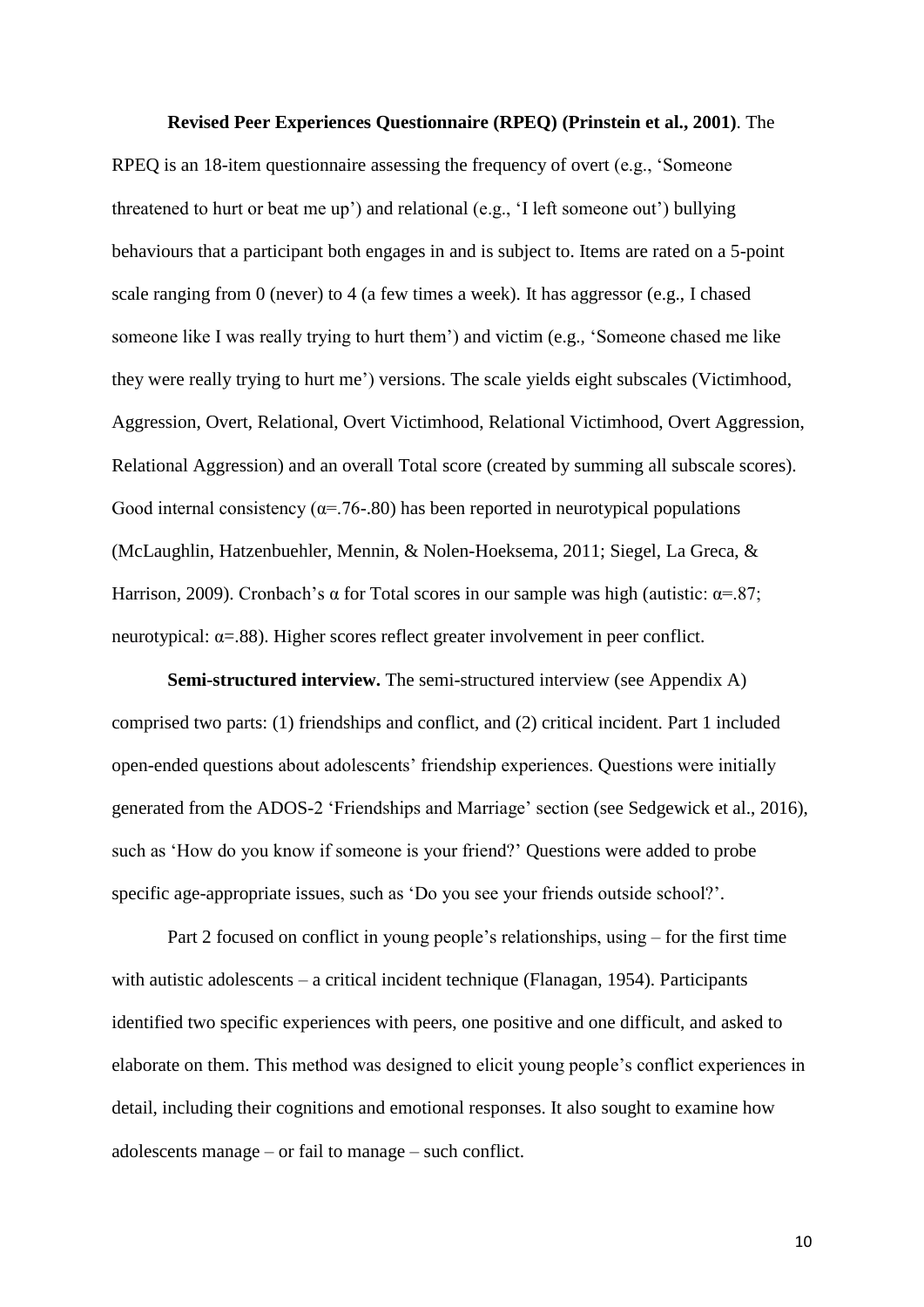#### **General Procedure**

All parents gave informed written consent for their children to take part and adolescents also provided assent. Participants were seen for 1-2 sessions, either at home, the University, or at school (depending on participant preference). The ADOS-2 was administered at the beginning of the session (if applicable), followed by the WASI-2, FQS, RPEQ and, once rapport was established, the interview. Parents completed questionnaires (general background, SRS-2) during the session or returned them by post.

#### **Data Analysis**

Data from questionnaires (SRS-2, FQS, RPEQ; see Tables 1-3) were analysed in turn using SPSS v. 22 (IBM Corp, 2013). Between-group ANOVAs with group (autistic, neurotypical) and gender (female, male) as factors were conducted on the total and sub-scale scores of each measure.

Interview recordings were transcribed verbatim and subjected to thematic analysis (Braun & Clarke, 2006), including (1) data familiarisation, (2) generation of initial codes, (3) searching for themes, (4) reviewing themes, (5) defining and naming themes, and (6) report production (i.e., write-up of results). We adopted an inductive ('bottom-up') approach, providing descriptive overviews of the key features of the semantic content of data within an essentialist framework. The analytic process was therefore iterative in nature, in which the first author coded transcripts line-by-line after initial data familiarisation, and the two other authors read and independently coded 20% of the transcripts, blind to the first author's codes (to counter potential analytic biases). The authors then met several times to discuss their codes, identify discrepancies and reach consensus via discussion (in some cases, going beyond the original subset to ensure any amendments or additions were applied to the full dataset), and decide on the final themes and subthemes.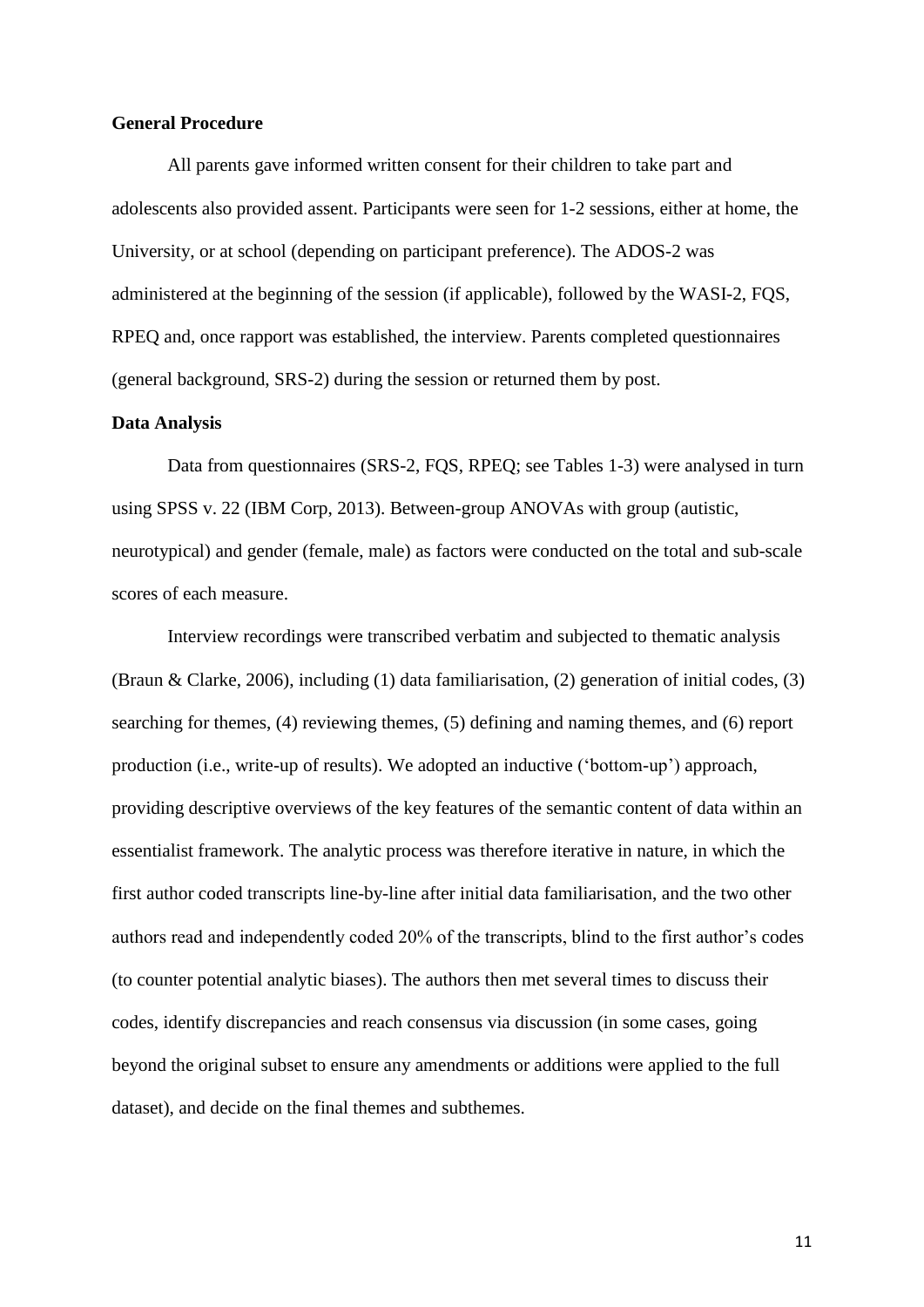#### **Results**

**Social responsiveness.** A 2 (group: autistic vs neurotypical) x 2 (gender: male, female) ANOVA on SRS-2 total scores (see Table 1) revealed a significant effect of group, *F*(1, 98)=491.80, *p*>.001,  $\eta_p^2 = 0.83$ , with autistic adolescents (M=78.42, SD=8.77) having more autistic behaviours than neurotypical adolescents (M=46.65, SD=5.81). There was a significant effect of gender,  $F(1, 98)=5.82$ ,  $p=.02$ ,  $\eta_p^2=.05$ , and a significant group x gender interaction,  $F(1, 98)=1.55$ ,  $p=.02$ ,  $\eta_p^2=.01$ . Planned t-tests showed, unexpectedly, that autistic girls' parents scored them significantly higher on the SRS-2 than all other groups (*ps*<.01).

**Best-friendship quality**. All participants nominated a best friend, and all but two named a same-sex individual. A 2 (group: autistic vs neurotypical) x 2 (gender: boys vs girls) ANOVA on total friendship-strength scores (see Table 2) revealed significant effects of group,  $F(1, 98=15.38, p=.001, \eta_p^2=.13$ , and gender,  $F(1, 98)=4.76, p=.03, \eta_p^2=.04$ , with autistic adolescents (M=3.59, SD=.76) rating their best-friendship as less strong than neurotypical adolescents (M=4.10, SD=.52), and boys (M=3.68, SD=.66) rating their bestfriendships as less strong than girls  $(M=3.97, SD=0.71)$ . There was no significant group x gender interaction, *F*(1, 98)<1. Analysis of individual subscales demonstrated main effects of group (for Companionship, Helpfulness) and/or gender (for Closeness, Security, Helpfulness scores) but no significant group x gender interactions (all ps>.16).

insert Table 2 about here

----------------------------------

For FQS Conflict subscale scores, there was a main effect of group, *F*(1, 98)=5.07,  $p=0.02$ ,  $\eta_p^2=0.04$ . Autistic adolescents (M=3.66, SD=.87) had best-friendships characterised by more conflict than neurotypical adolescents (M=3.24, SD=.99). Unlike friendship-strength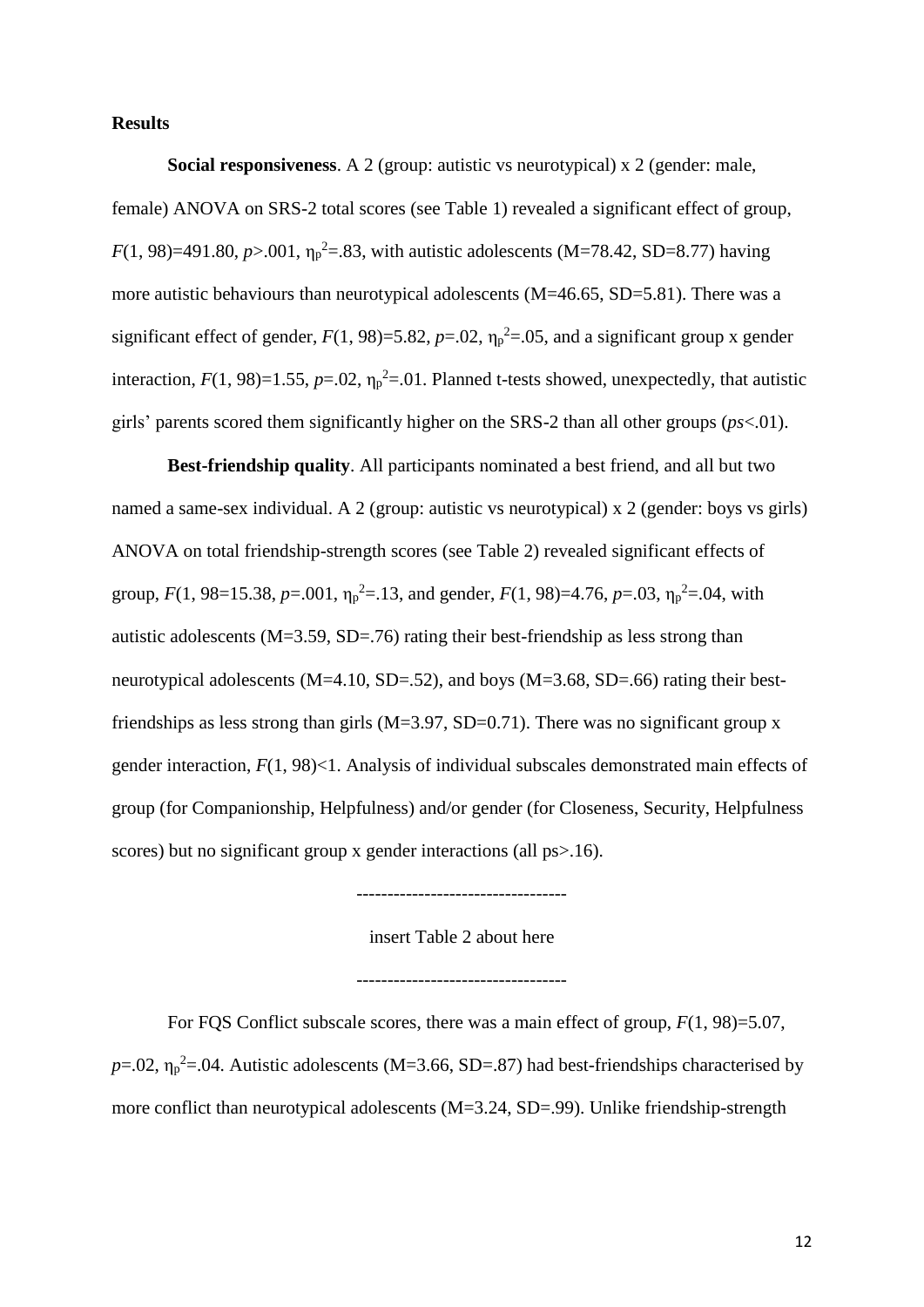scores, there was no main effect of gender,  $F(1, 98)=1.25$ ,  $p=.27$ ,  $\eta_p^2=.01$ , or significant group x gender interaction, *F*<1.

**Peer conflict**. Table 3 shows the RPEQ subscale and total scores (accounting for victim/aggressor roles). As expected, for the Total involvement in conflict score, there was a significant effect of group,  $F(1, 98)=7.65$ ,  $p=.007$ ,  $\eta_p^2=.07$ , with autistic adolescents (M=11.89, SD=8.01) experiencing more conflict than neurotypical peers (M=7.80, SD=6.49). There was no significant effect of gender, *F*<1, but there was a significant group x gender interaction,  $F(1, 98)=5.33$ ,  $p=.02$ ,  $\eta_p^2=.05$ . Planned comparisons revealed that autistic girls (M=13.41, SD=6.46) experienced significantly more conflict than both neurotypical girls (M=6.15, SD=4.44), *t*(51)=3.65, *p*=.001, *d*=1.01, and autistic and neurotypical boys (*ps*<.05). Autistic boys experienced similar levels of conflict to neurotypical boys, *t*(47)=.31, *p*=.75, *d*=.09, but significantly more than neurotypical girls,  $t(50)=2.70$ ,  $p<.01$ , *d*=.75, while there was no significant difference between neurotypical boys and girls,  $t(47)=1.77$ ,  $p=.06$ ,  $d=.54$ .

insert Table 3 about here

----------------------------------

A similar pattern was found for overall Victimhood scores. There was a significant effect of group,  $F(1, 98)=11.53$ ,  $p=.001$ ,  $\eta_p^2=.10$ , no significant main effect of gender,  $F<1$ , and a significant group x gender interaction,  $F(1, 98)=9.35$ ,  $p=.003$ ,  $\eta_p^2=.08$ . This interaction was driven by autistic girls, who reported significantly higher Victimhood than all other groups (*ps*<.05) (see Table 3). Autistic boys reported significantly higher Victimhood scores than neurotypical girls,  $t(50)=2.63$ ,  $p=.01$ ,  $d=.73$ , but not boys,  $t(47)=.24$ ,  $p=.81$ ,  $d=.07$ .

Perhaps unsurprisingly, all adolescents rarely reported being the aggressor. There were no significant effects of group (*ps*>.20) or gender (*ps*>.20), and no group x gender interactions (*ps*>.30) for both Total and Relational Aggressor scores. For Overt Aggression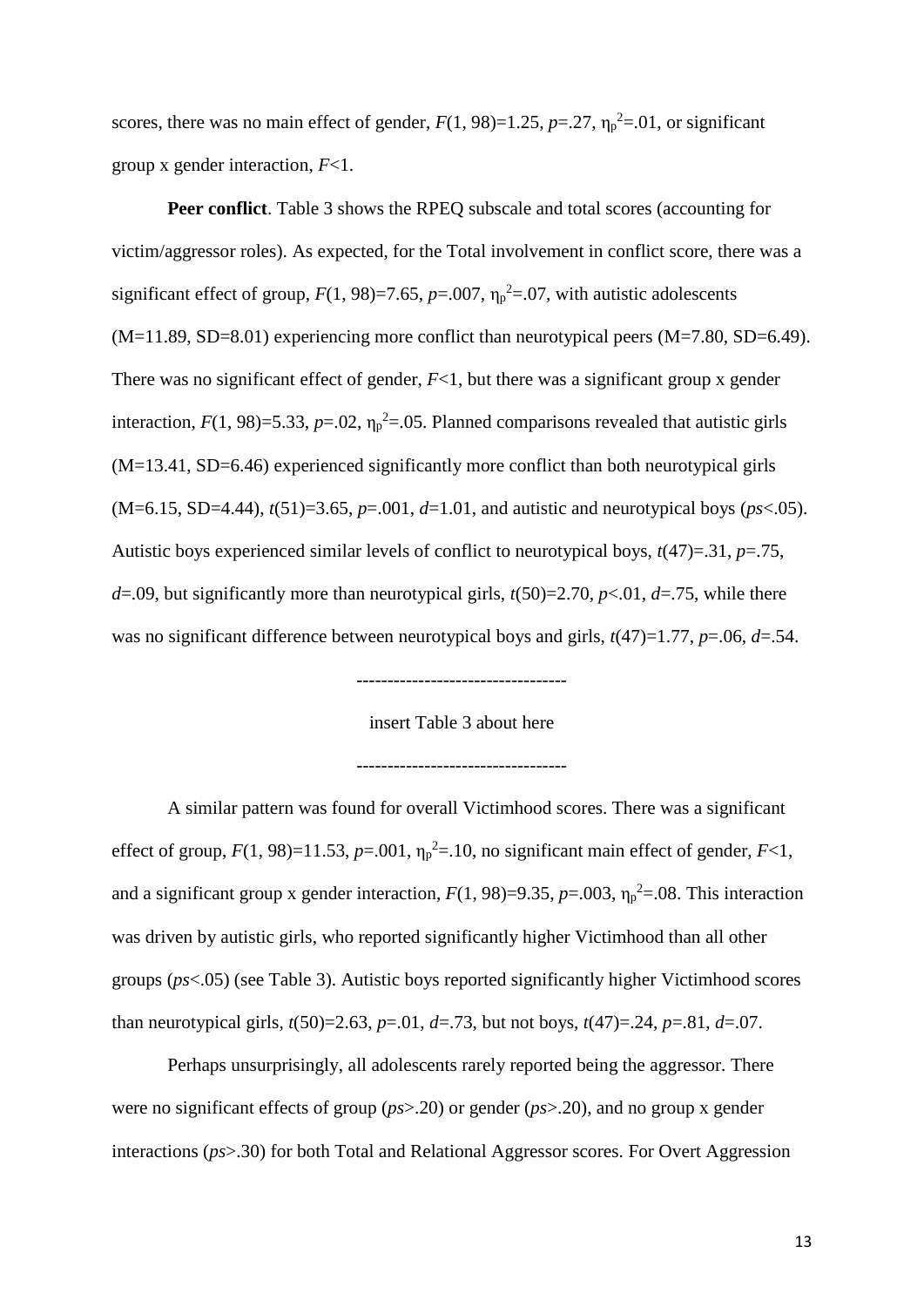there were main effects of group,  $F(1, 98)=5.08$ ,  $p=.03$ ,  $\eta_p^2=.03$ , and gender,  $F(1, 98)=6.63$ ,  $p=0.01$ ,  $\eta_p^2=0.05$ , with autistic adolescents and boys being more overtly aggressive, but no group x gender interaction, *F*<1.

For Total Overt Conflict, there were significant effects of group, *F*(1, 98)=21.29,  $p > 0.01$ ,  $\eta_p^2 = 0.09$ , and gender,  $F(1, 98) = 7.60$ ,  $p > 0.01$ ,  $\eta_p^2 = 0.03$ , but no group x gender interaction,  $F(1, 98=1.21, p=.27$ . Boys (M=4.27, SD=4.26) experienced more overt conflict than girls  $(M=2.36, SD=3.98)$ . Autistic adolescents  $(M=4.81, SD=4.26)$  experienced more overt conflict than neurotypical adolescents (M=1.61, SD=2.51).

Regarding Total Relational conflict scores, there were no significant effects of group, *F*<1, or gender, *F*(1, 98)=2.66, *p*=.11, but there was a significant group x gender interaction,  $F(1, 98)=6.21$ ,  $p=.01$ ,  $\eta_p^2=.06$ . Autistic girls reported experiencing greater relational conflict than all other groups (*ps*<.03). A similar pattern was found for Relational Victimhood, with no main effect of group,  $F(1, 98)=1.51$ ,  $p=.22$ , but a significant main effect of gender,  $F(1, 98)=1.51$ ,  $p=.22$ , but a significant main effect of gender,  $F(1, 98)=1.51$ 98)=5.09,  $p=0.02$ ,  $\eta_p^2=0.04$ , and a significant group x gender interaction,  $F(1, 98)=8.42$ ,  $p=.005$ ,  $\eta_p^2$ =0.07. Autistic girls experienced significantly more Relational Victimhood than all other groups (*ps*<.01). There were no significant group differences in Relational Victimhood between autistic boys and neurotypical boys and girls (*ps*>.26).

 **Semi-structured Interviews**. Semi-structured interviews were conducted with 90 participants (27 autistic girls, 23 autistic boys, 20 neurotypical girls, 20 neurotypical boys) who consented to take part. Interviews varied in length (range=4:56–45:25 min), but mean times were similar across groups (range=12.41–16.36 min). We asked about two topics – friendships and conflict. The themes identified from these discussions are presented below and in Figure 1. When attributing quotes, 'AB' refers to autistic boys, 'AG' to autistic girls, 'NB' to neurotypical boys and 'NG' to neurotypical girls.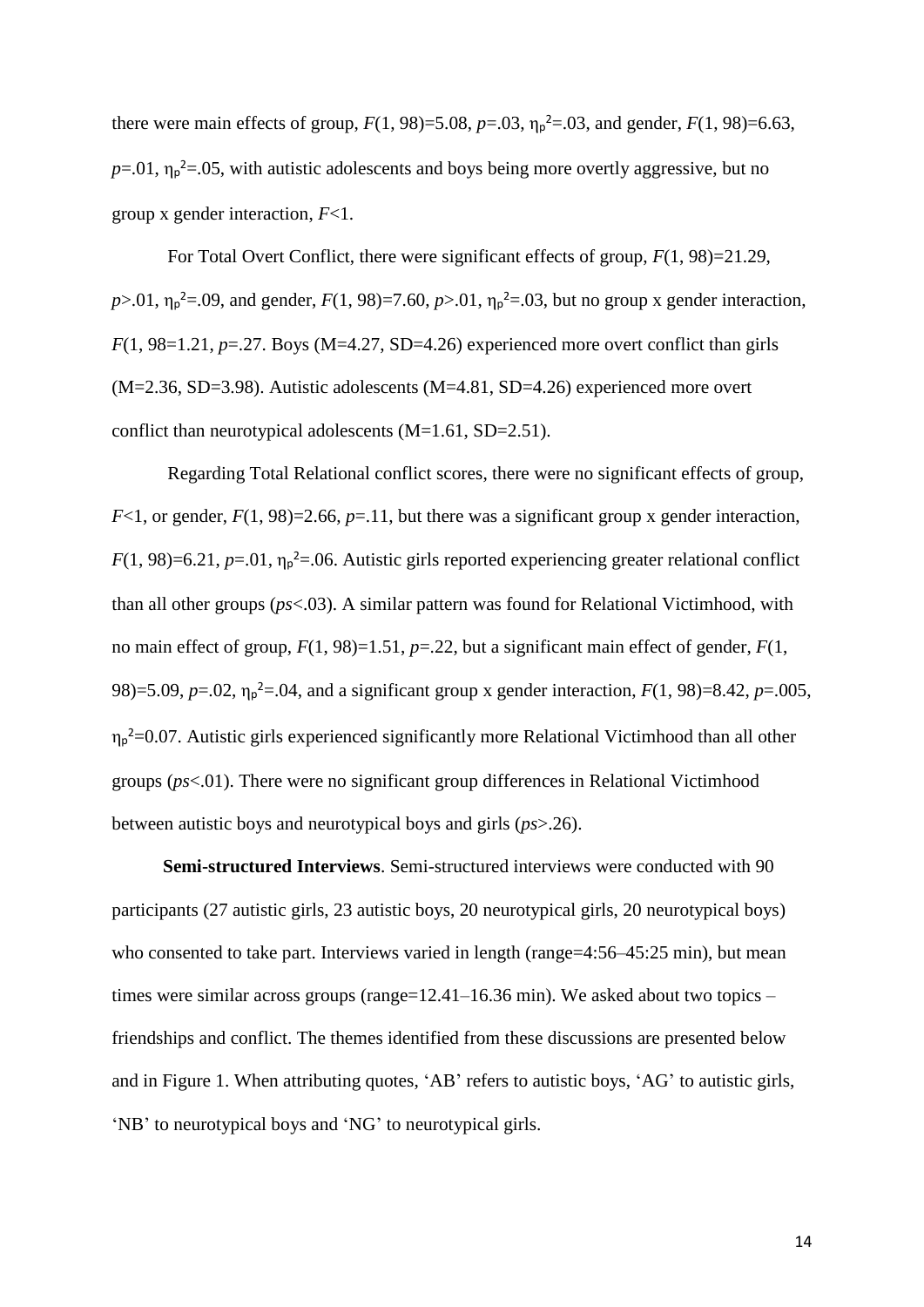We identified three themes common to all young people, regardless of gender or diagnostic status. First, they described friends as *people like me* – of similar age and gender, with similar interests. Second, young people emphasised that *friends are there for you*, but the nature of this support differed by gender. Third, they discussed *spending time together* ("friends are people you could be with all the time", AG) with this contact strengthening relationships ("I think you become better friends if you spend time together", NB).

 Despite these commonalities, there were also notable group differences, and gender – rather than diagnostic status – was the differentiating factor: girls and boys had very different experiences. For this reason, and for the sake of brevity, thematic analyses are presented for each gender separately.

Girls. We identified nine themes in girls' responses (see Figure 1), grouped under the broader themes of '*nature of social networks'*, '*conflict experiences'* and '*wanting to fit in'*.

 *Nature of social networks*. Having *a few good friends* was key, with all girls talking about having a small number of close friends that they considered to be "best" friends. These close friends were those who they spent the most time with and talked to most.

insert Figure 1 about here

----------------------------------

----------------------------------

Girls discussed the importance of these close friends for emotional and social support, that is, *friends are people who are there for you*. Both autistic and neurotypical girls emphasised that friends supported them. Emotional support could take the form of "being there for someone no matter what" (NG), which was important for negotiating adolescent 'drama'. Social support was key for autistic girls, with one saying "my friend helps me if I don't understand what the other girls mean" (AG). Friends often acted as mediators in an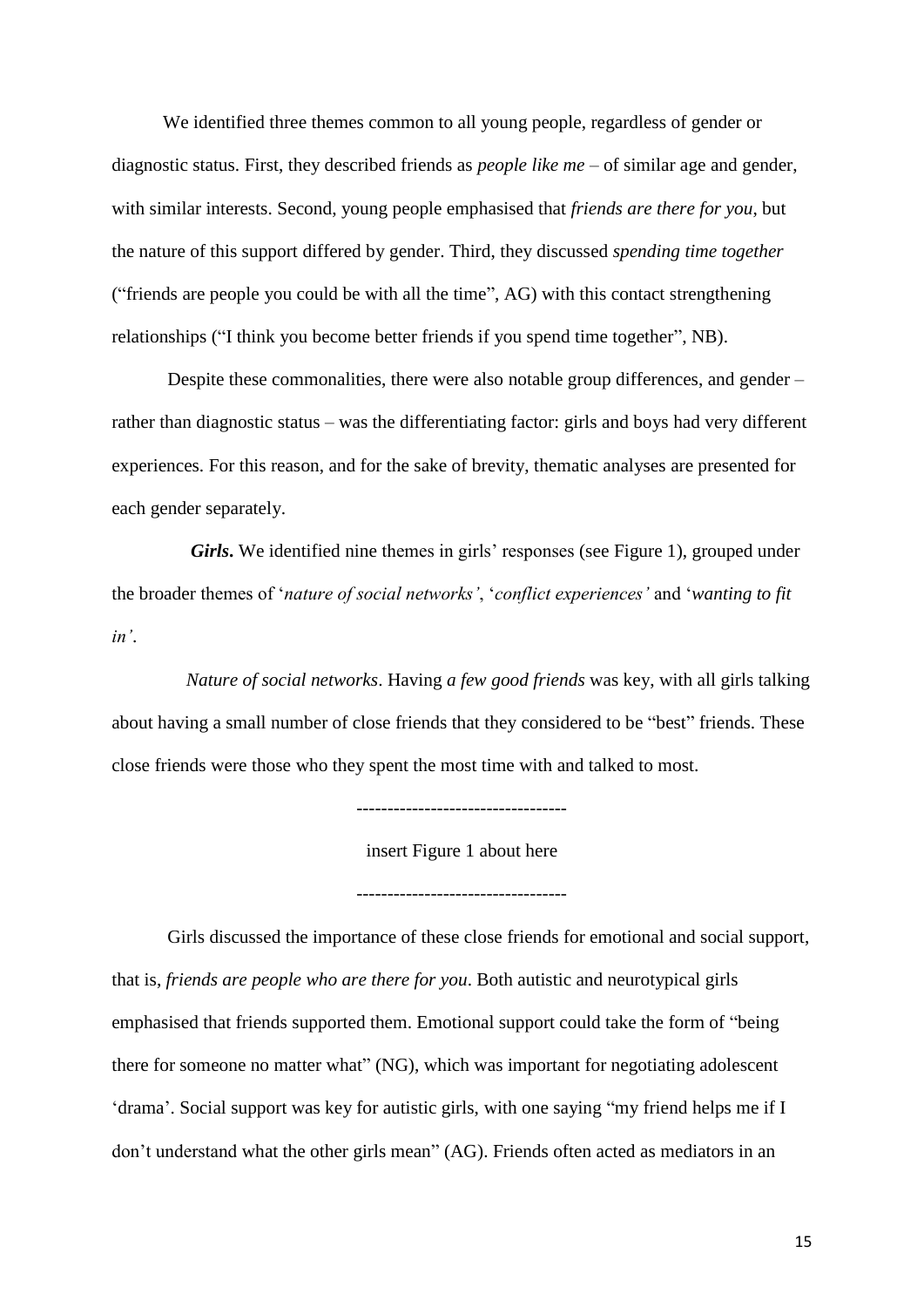argument for both autistic and neurotypical girls – "people tell friends in the middle stuff so you can find out [why they are annoyed]" (AG).

While both groups had small numbers of close friends, a key difference between the groups was that neurotypical girls also had a wider group who were less close: "I have a best friend and close friends and then other friends who I hang around with" (NG). Most autistic girls instead described having one or two close friends, and seeing other people solely as classmates: "I tend to have one friend at a time really" (AG). For these girls, this was because *friends are hard work*, so maintaining more than one or two close relationships was difficult. These friendships were intense ("going to each other's houses every day", AG) and arguments within them could be devastating as "you have no-one else to go to" (AG).

*Conflict. Arguing with friends* was discussed by all girls, most commonly about gossip and changing group dynamics – "people saying things, gossip…then they have a massive falling out" (AG). Indeed, instances of relational conflict were discussed in detail, which, even if resolved, had a lasting impact on their friendships: "after that…I just don't feel as close to her" (NG); "I can count lists of people who *were* my friends" (AG).

While all girls experienced relational conflict, with strikingly similar causes and behaviours, autistic and neurotypical girls described different *conflict resolution* strategies. For major disagreements (as opposed to minor bickering), neurotypical girls described conflict resolution as a reciprocal process with joint problem-solving: "we decide to sit down and talk about it" (NG)'. In contrast, autistic girls described an 'all-or-nothing' approach, either taking sole responsibility for what had happened ("I would very quickly apologise to her", AG), or ending the friendship entirely, seeing the other person as the wrong-doer, ("I'm just like, 'why did you lie?", AG), or feeling it could not be resolved ("we stopped being friends", AG).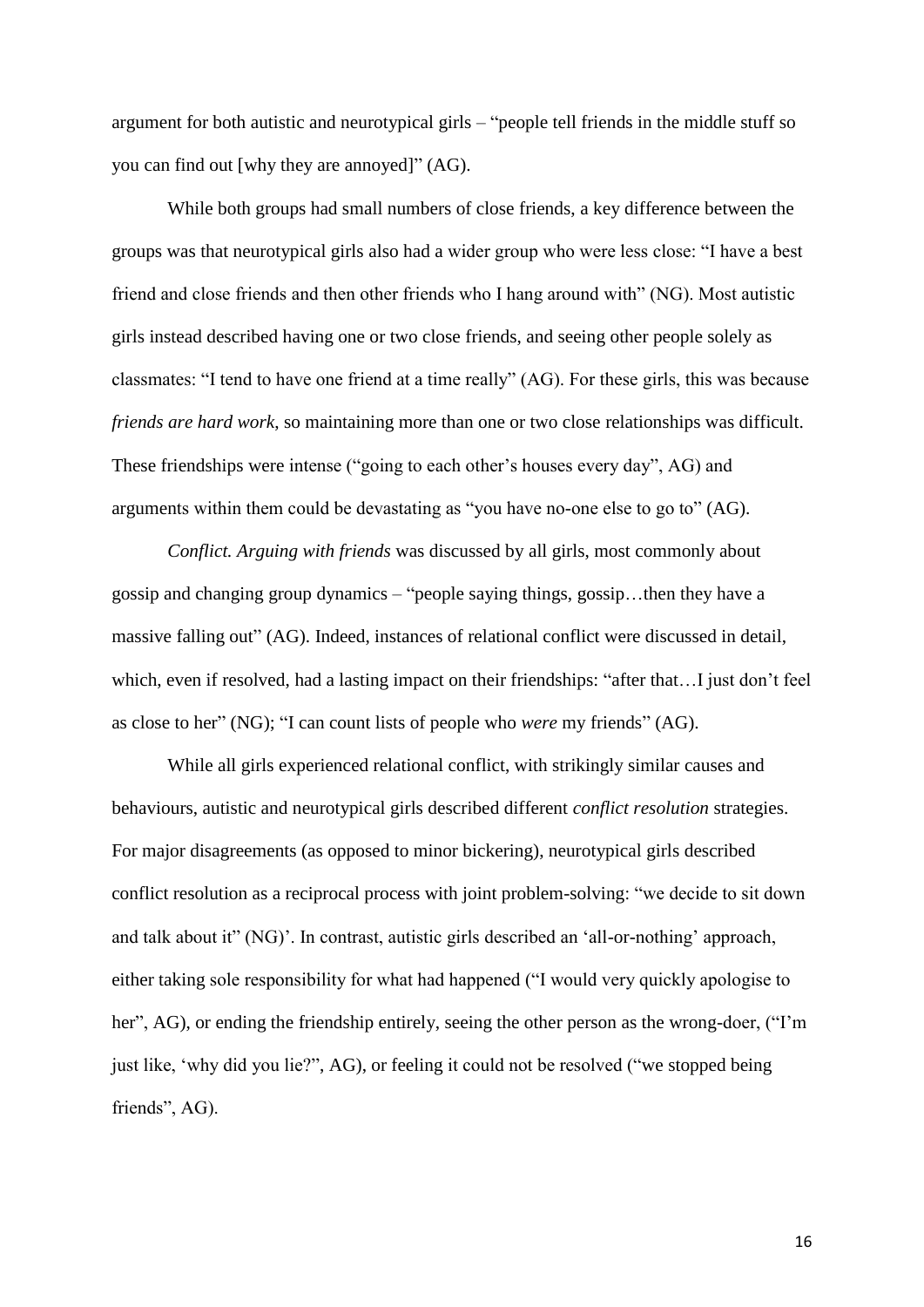*Wanting to fit in.* Both autistic and neurotypical girls alluded to *wanting to fit in*, but in different ways. Neurotypical girls talked about dating to look cool: "they think it's just what you're meant to do" (NG). Few girls reporting having boyfriends, but most said people dated to fit in with the popular crowd. These behaviours could be seen as a form of 'camouflaging', as teenagers described seeking peer acceptance, even if they were not personally motivated to date. Equally, autistic girls talked about friends who "let you be yourself", implying that autistic girls feel they must frequently control how they appear, but can relax with true friends.

This desire to fit in could also lead to *competition with friends* – at least for neurotypical girls. Several neurotypical girls talked about competing with their friends, academically and socially ("you always want to be better…not just with grades but with friends and being cool online", NG). Autistic girls did not mention this competition, suggesting they were unaware of the dynamics between their neurotypical peers. One older girl (18 years), mentioned that she did not want to "drag [her friend] down by making her talk to someone who was not cool, like me" (AG). This was the only recognition by any autistic girl that there may be a social cost to their behaviours, or that their peers were evaluating them in a hierarchical way.

*Online interactions* on social media often served to reinforce offline friendships, making them both visible to others in their social networks ("I have it so I can like all the photos", AG) and more concrete. The number of 'likes' a photo got (positive reactions by friends or followers) was the key measure of how popular girls felt. They talked about the impact of online social obligations on real-life friendships ("you can like your friends stuff and make them look good", NG), and how not meeting these could result conflict ("we'll argue if someone's boyfriend likes someone else's picture", NG).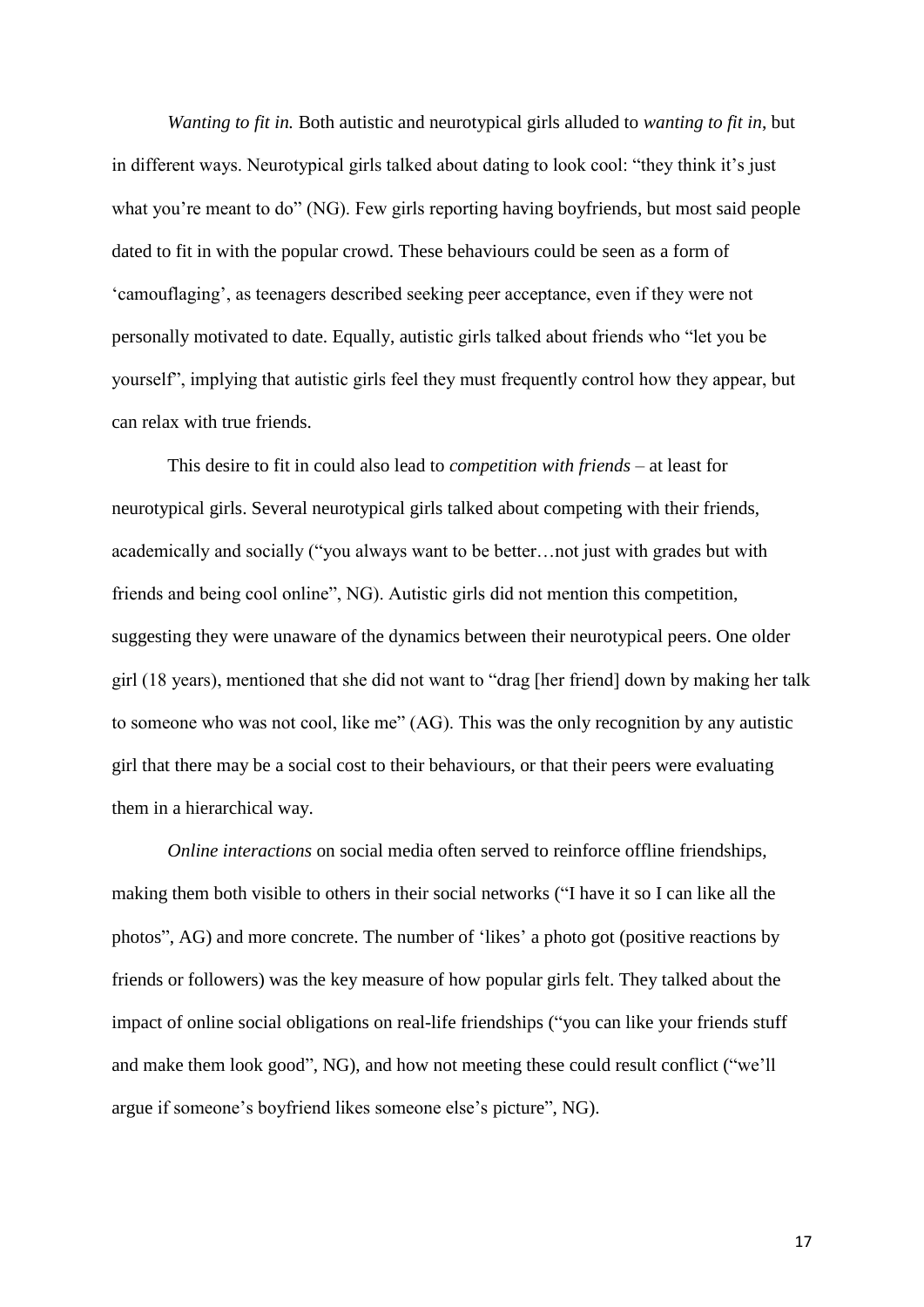Despite the closeness of their friendships, and general satisfaction, girls had high levels of *friendship insecurity*. Both autistic and neurotypical girls worried that they were in some way not good enough ("I'm worried if I don't deserve them, whether they are just putting up with me", NG). This anxiety could result in them withdrawing from friendships ("[I] just accepted that she'd give up on the friendship", AG). This insecurity played into conflict situations, with accusations of interfering in friendships: "they want you to be their friend more than someone else's...then the two of them argue" (NG).

To summarise, autistic and neurotypical girls were similar in many ways – how they defined their friendships, what they valued, and the conflict they experienced. There were also significant differences between the groups, however, with autistic girls having fewer, more intense friendships than neurotypical girls; being less socially competitive and aggressive; being more often the victims of relational aggression; and struggling more than their neurotypical peers in managing such conflict.

*Boys***.** In contrast to girls, boys talked about activity-focussed, practical elements of friendship, and these patterns were common regardless of diagnostic status. We identified four themes (see Figure 1).

All boys talked about friends as *people they do things with*, rather than focussing on emotional closeness. These activities ranged from online gaming ("we made an actual chessboard out of blocks [in Minecraft]", AB) to sports ("we play football", NB) but friendships were generally described as based on shared interests. Their friendship networks were different to those of girls, with boys having a larger number of less-close friendships, regardless of diagnostic status. Some boys explicitly framed friendships in contrast to those of girls ("we do stuff together, not just sit and talk like girls", AB), suggesting they saw conversation-based friendships as undesirable. This was particularly true for autistic boys,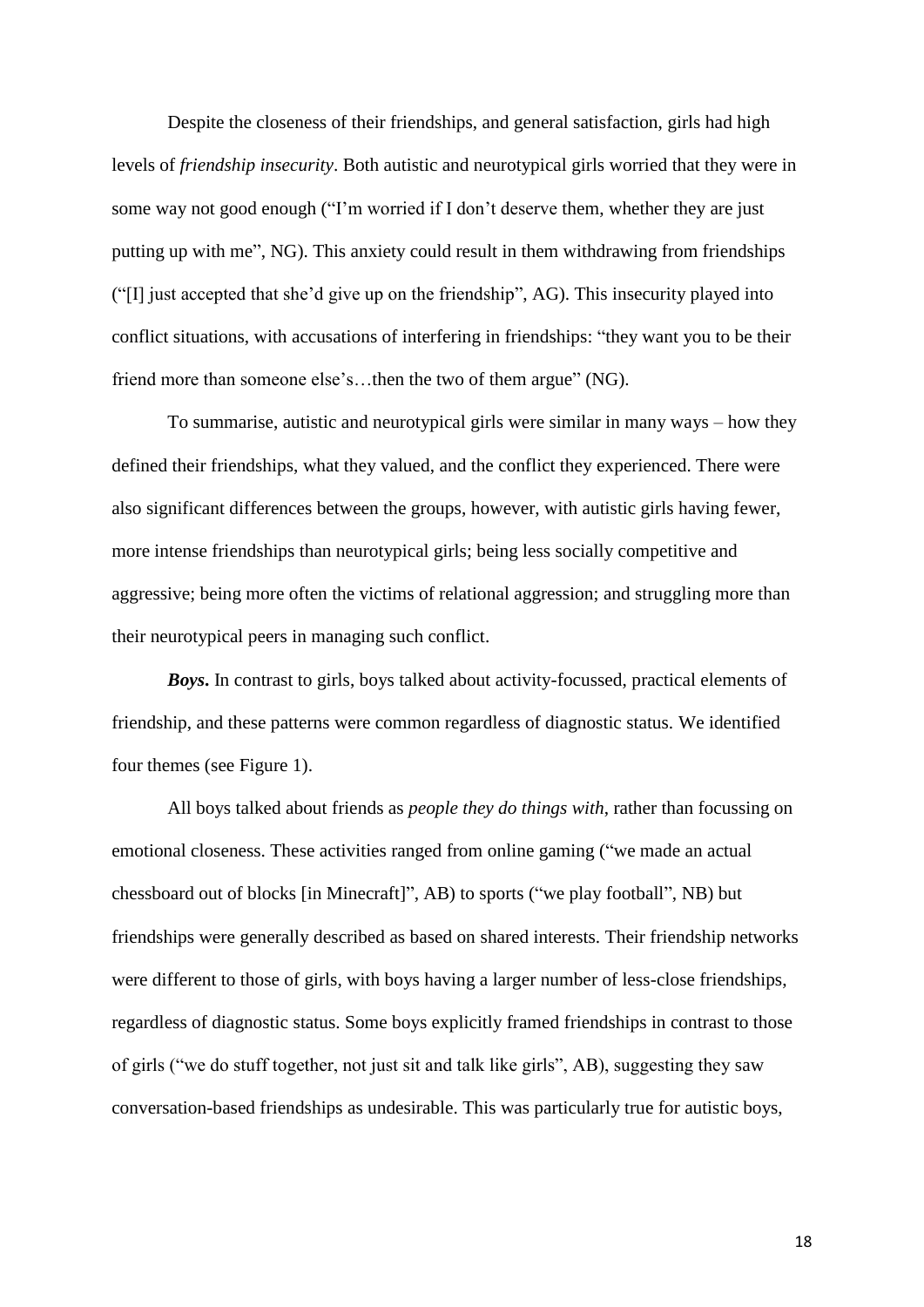who spoke about choosing friends based on shared interests and proximity (being in the same class or living nearby).

The joking that went along with these shared activities was identified as the main cause of conflict for boys. *Taking it too far* was the common response when asked what boys and their friends argued about, saying "if we find something that annoys someone we just keep bringing it up" (NB), but this was generally described as being minor. A few autistic boys said they "never" argued with their friends. These boys were less interested in friendships in general, however, and so may simply not have been engaging with their peers enough to reach the point of irritation and conflict.

This practical approach to friendship was also visible in boys' discussions of *conflict resolution*. All boys talked about "just get[ting] on with it" (NB) when they argued with friends. They did not report any strong desire to talk over problems, possibly because the issues they were facing were very different to girls, such as "[someone] talking too much" (AB) and said that "things just get resolved quite quickly" (NB). Boys also felt that disagreements had no lasting impact on their friendships and were easily fixed: "we just say 'sorry, we took it a bit far'" (AB).

Along with practical definitions of friendship, boys talked about what they meant by *friends are there for you*. Whereas girls focused on emotional and social support, boys concentrated on practical support. They knew someone was their friend if they were "backing you up" (NB). Autistic boys also talked about friends being people who *do things for you*, such as helping with homework: "a helpful person that helps with work" (AB).

This focus on what people *do* within friendship meant that autistic and neurotypical boys differed in the types of friendships they experienced, similar to autistic and neurotypical girls. Autistic boys said that friends were "people you play with" or "recognise", whereas neurotypical boys said that "they'd always listen to you". In contrast, neurotypical boys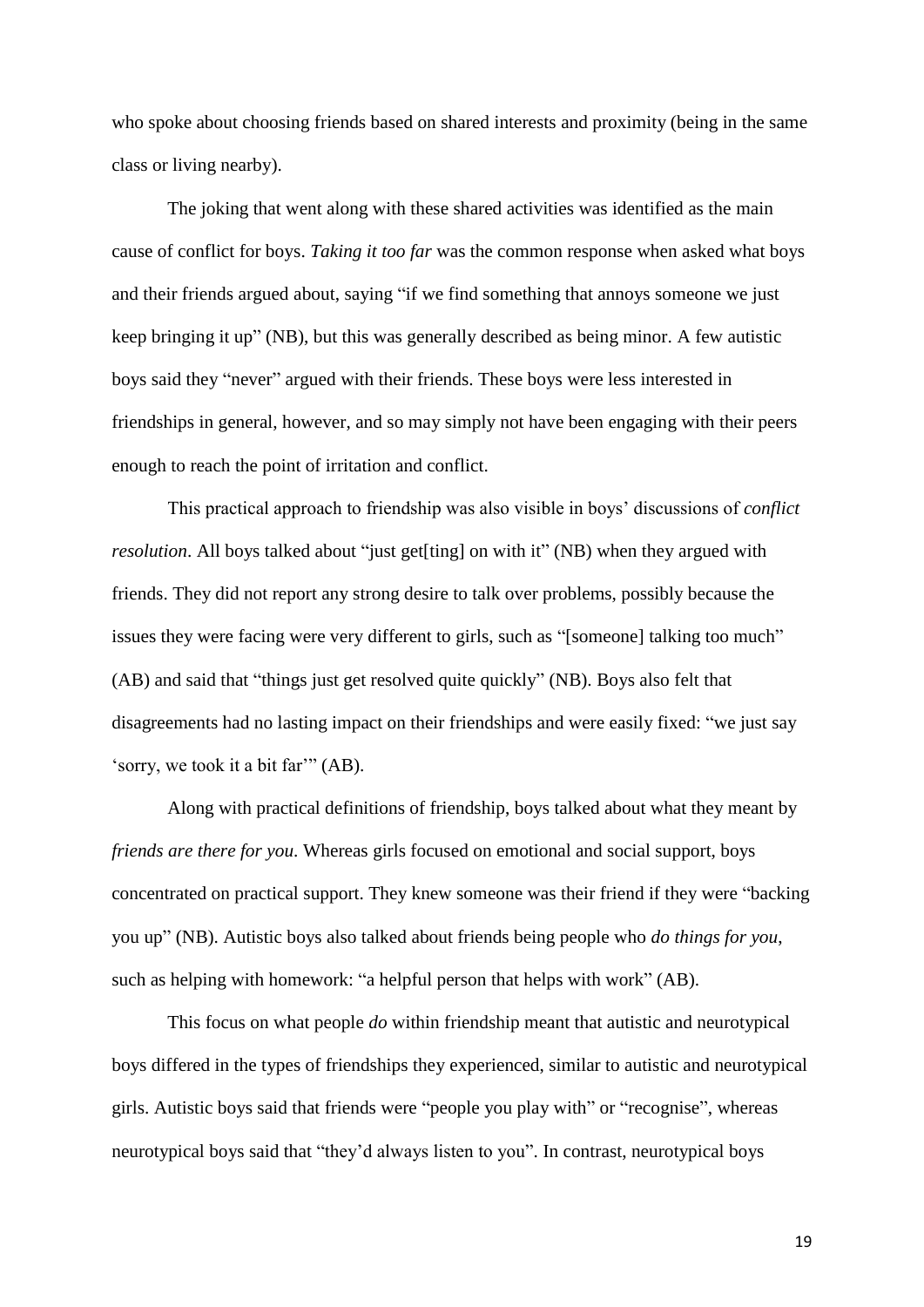emphasised having a group of friends they chose to share time with, defined by factors such as shared humour and trust.

In sum, autistic and non-autistic adolescent boys reported their friendship and conflict experiences as highly similar – activity-focused, practically-supportive friendships combined with a laissez-faire attitude to conflict. The exception to this pattern was that neurotypical boys described more intimate friendship experiences than their autistic male counterparts.

*Comparing girls and boys***.** There were many ways in which boys and girls were different – the numbers of friends they had, what they did with their friends, the types of conflict they experienced, and how they managed conflict when it occurred. One area where neurotypical girls and boys agreed, beyond the themes highlighted by all participants, was their approach to *dating*. Neurotypical girls reporting using dating to fit in, and neurotypical boys had similar attitudes: "they want to be popular". Many participants described their peers as dating "to be cool" (NB), or to "fit in with the popular lot" (NG), but it was not something that was especially important to them.

Autistic adolescents had a highly variable attitude to dating, from total disinterest – "I don't get it" (AB) – to it being a top priority – "my friends and me, we're obsessed" (AG). This latter attitude was more the case for autistic girls than boys, with girls who had boyfriends describing them as their primary relationship – "my boyfriend…I'd say he's my best friend" (AG) – often because it was difficult to maintain multiple relationships.

#### **Discussion**

This study used mixed methods to examine gender differences in autistic and neurotypical adolescents' friendships and conflict experiences. Contrary to previous research (Rivet & Matson, 2011; Van Wijngaarden-Cremers et al., 2013), our results revealed significant differences between autistic girls and boys, in line with neurotypical gendered patterns (Kuo et al., 2013). While autistic adolescents experienced more conflict in their best-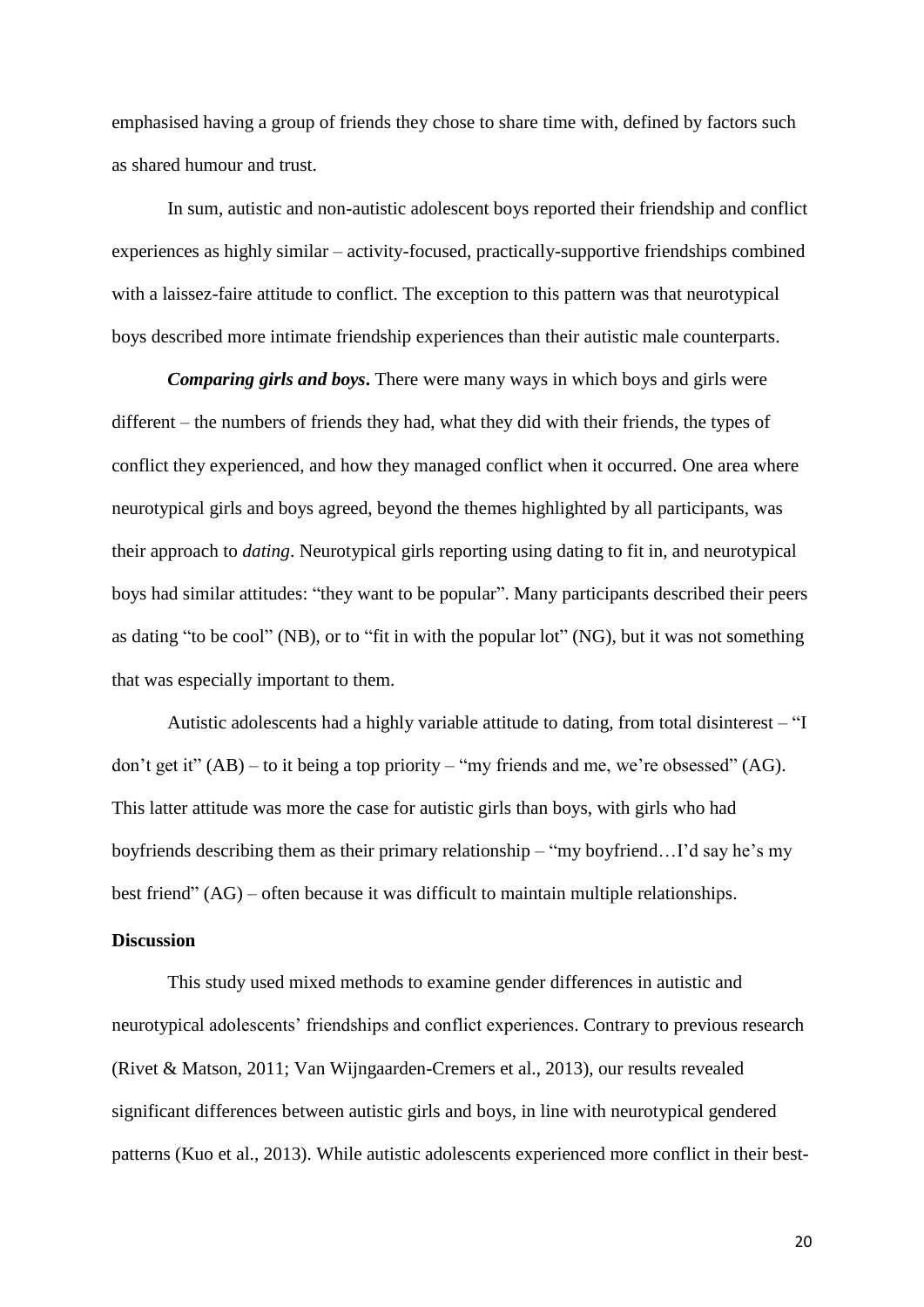and wider friendships than neurotypical peers, the type of conflict differed, with autistic girls reporting more relational conflict than all other groups – an unexpected and novel finding. Yet, perhaps the most important finding, identified from both the quantitative and qualitative data, was the gender-dependent differences autistic adolescents' friendship experiences. Autistic and non-autistic girls' conflict and friendships were more like each other than autistic and non-autistic boys, and vice versa. While there were some key exceptions to this pattern, these findings nevertheless provide compelling support for the possibility that gender may be more important than diagnosis in determining young autistic people's social experiences.

 **The nature of autistic friendships compared to neurotypical peers**. Like previous studies (e.g., Bauminger & Kasari, 2008; Calder et al., 2013; Sedgewick et al., 2016; see Petrina et al., for review), our autistic adolescents rated their best-friendship as less strong than that of neurotypical adolescents, having less companionship, and being less helpful. Autistic adolescents also experienced more conflict in their best-friendship than neurotypical adolescents, according to both quantitative and qualitative data. There were also similarities between autistic boys and girls, such as best-friendships that were less close than those of their neurotypical peers, experiencing more conflict with best-friends, and being subject to more overt conflict than their neurotypical peers.

Yet our analysis of the FQS also found significant differences between girls and boys, regardless of diagnosis. Girls rated their best-friendships as stronger, closer, more secure, and more helpful than boys, consistent with neurotypical friendship gender differences (Aukett, Ritchie, & Mill, 1988). The absence of an interaction between group and gender suggested that autistic girls' best-friendships are in some key ways qualitatively more like those of neurotypical girls, than those of either autistic or neurotypical boys. These results speak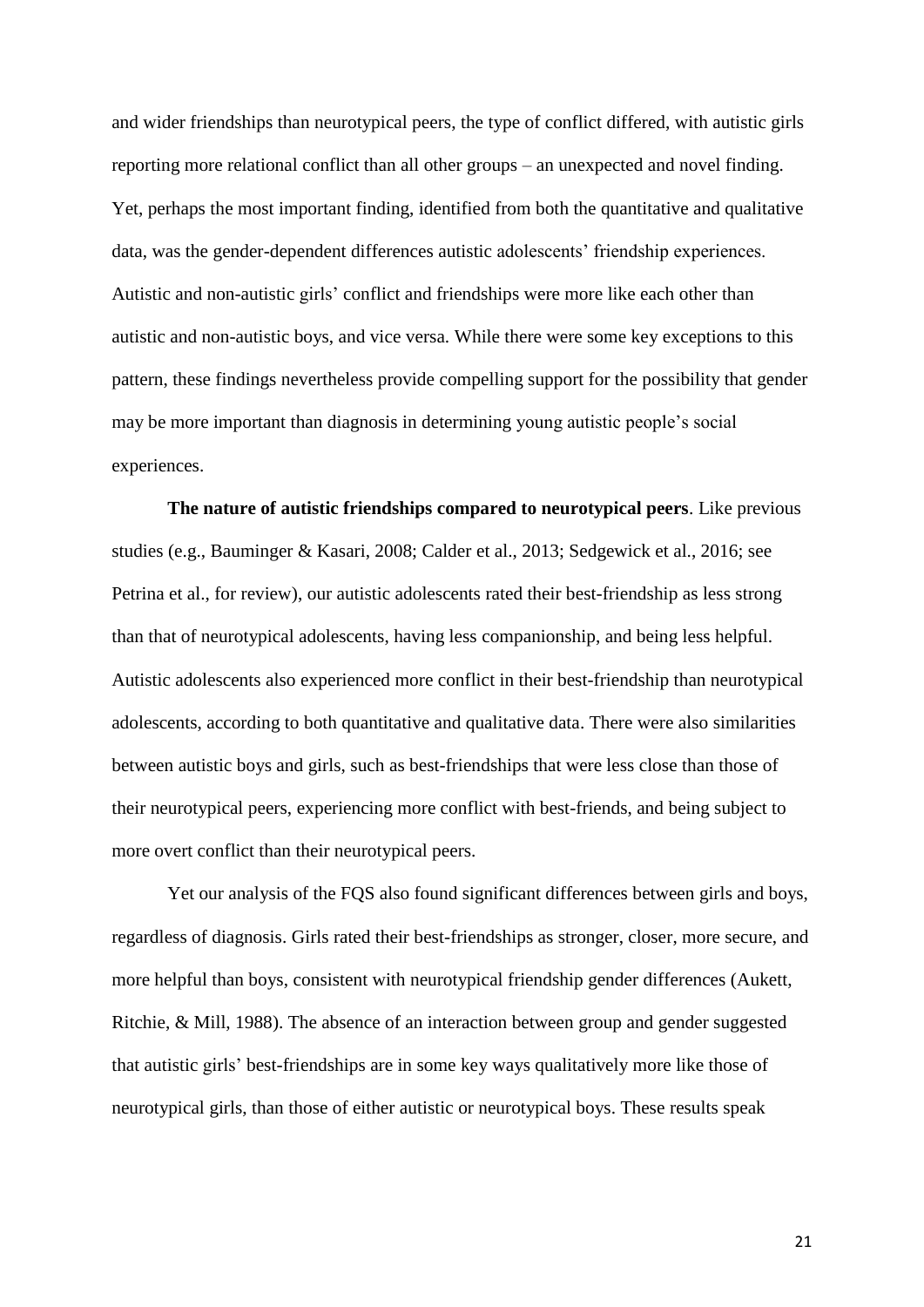against the notion that the friendships of autistic girls and women are quantitatively or qualitatively like those of autistic males, as posited by the EMB theory (Baron-Cohen, 2002).

This pattern of results converged with the findings from the semi-structured interviews, which clearly showed that autistic and neurotypical girls' social experiences, their opportunities *and* challenges, were similar regardless of diagnosis. Girls, autistic or not, had close friendships based around emotional sharing, talking, and time together, which would be expected given research on neurotypical female friendships (Aukett et al., 1988). Autistic girls, however, had fewer of these close friendships than neurotypical girls, tending to have one or two intense friendships because they found them more hard work. Maintaining these friendships was deeply important to them. This result directly contrasts with theoretical work suggesting that autistic people are fundamentally less socially motivated (Chevallier et al., 2012) and instead aligns with the conclusions presented by Lai et al. (2015), that autistic females have a greater "desire to interact with others" and have "one or few close friendships" (p. 13). Lai et al. further suggested that some of these differences may come from the different social expectations autistic girls face, creating a greater desire in girls to fit in through imitation (Kreiser & White, 2014).

It is important to acknowledge that there were key differences between autistic and neurotypical girls, particularly around social challenges. While autistic girls rated their friendships similarly to neurotypical girls on the FQS, they described difficulties maintaining these relationships. Autistic girls also reported significantly more social challenges than neurotypical girls, especially in terms of victimisation, and struggled to respond to these difficulties.

 **The nature of adolescents' conflict experiences**. In line with previous research (e.g., Humphrey & Symes, 2010), both quantitative and qualitative findings revealed that autistic adolescents were involved in more peer conflict than neurotypical adolescents, particularly as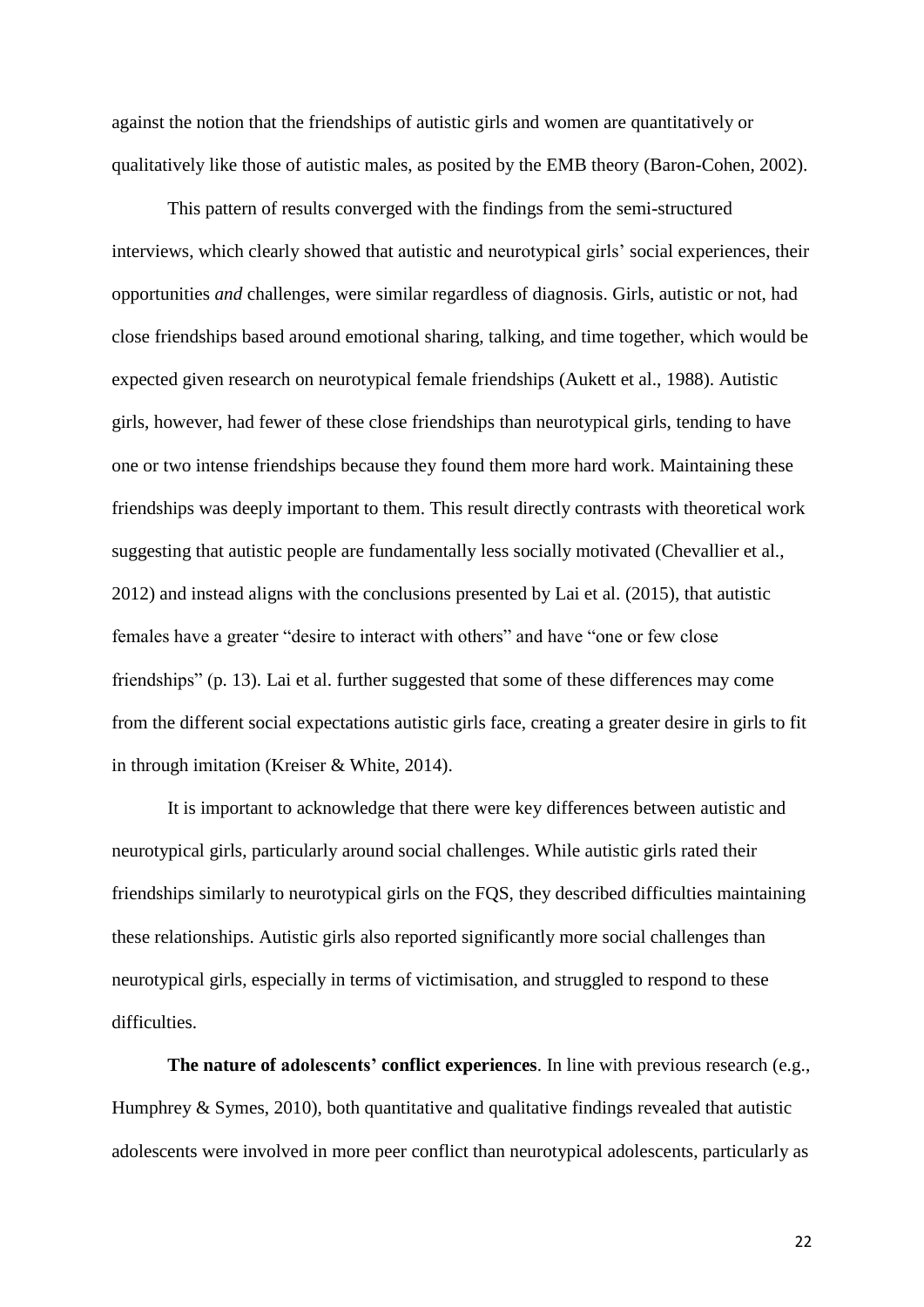victims (Humphrey & Hebron, 2014). Notably, autistic girls self-reported higher Total Victimhood than all other groups on the RPEQ, a finding that was also present in the interview data. Girls felt this was due to falling short of social expectations (see also Eagly, Wood, & Diekman, 2000). They reported feeling that their neurotypical peers punish them for not 'getting it' socially, either making them the butt of jokes or excluding them. Many autistic girls talked about instances when peers had suddenly stopped being friendly, often because the girl herself was considered "odd" or "uncool". While girls were more likely to be victims of relational conflict, as expected from neurotypical research (Crick & Grotpeter, 1995), autistic girls were nevertheless more often victims than their neurotypical peers.

The high levels of relational victimhood amongst autistic girls contrasted with the finding that autistic adolescents were more likely to be involved in overt conflict. This apparent contradiction was driven by high levels of overt conflict amongst boys, which fits with existing research on typical conflict patterns between the genders (Smith, Rose, & Schwartz-Mette, 2010). It may also be that overt conflict behaviours are easier for autistic adolescents to identify and report (Humphrey & Lewis, 2008). Considering this, there are (at least) two possible explanations for the elevated levels of relational conflict reported by autistic girls. First, autistic girls might have higher levels of self-insight and social awareness than autistic boys, and are therefore more sensitive to relational aggressions. Second, the degree and nature of conflict experienced by autistic girls may be elevated to such an extent that it has a significantly greater impact on them. Future research should seek to tease apart these potential explanations using more direct tests of social reasoning and interviews with multiple informants.

# **Gender differences in conflict experiences amongst autistic adolescents**.

The friendships of the autistic girls in this study were qualitatively different to those of autistic boys, as evidenced by both questionnaire and interview data. Autistic girls, like their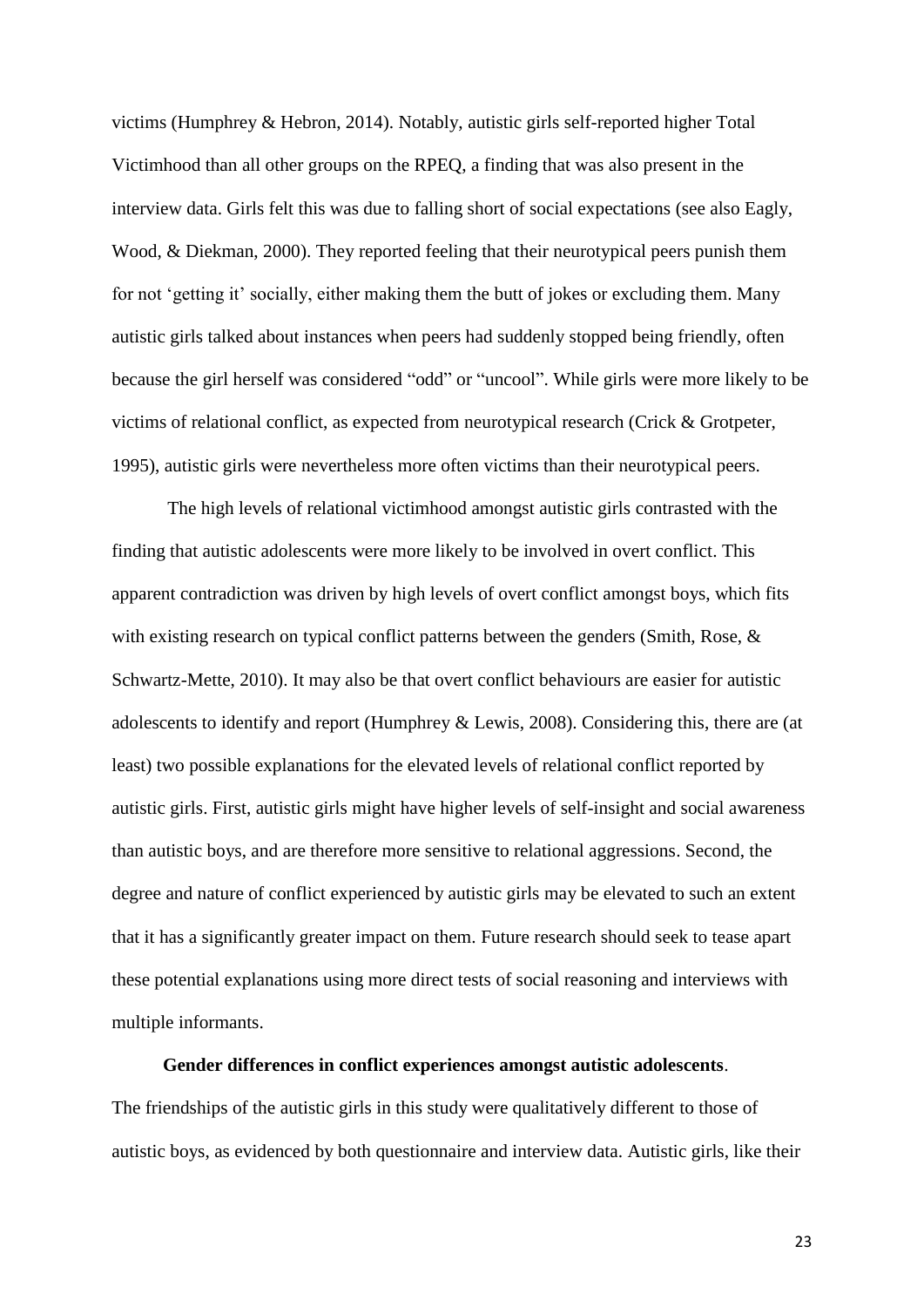neurotypical counterparts, faced relational conflict, whereas boys faced overt difficulties. The strategies employed to manage conflicts also differed: girls either assumed it was their fault (acknowledging that they often misstep socially), or felt that the conflict was unresolvable, while autistic boys talked about conflict more casually, as something which could be 'got over'. This may be because the conflict they experienced was mainly joking 'taken too far', which is less impactful than the relational aggressions girls faced.

 This pattern of findings mirrors research in neurotypical adolescents, which has demonstrated that girls tend to use more compromise and avoidance strategies than boys, who are more likely to use overt anger which dissipates (Owens, Daly, & Slee, 2005). Young neurotypical women (aged 18-22) are also more effective at conflict resolution than their male counterparts (Brahnam et al., 1982; Black, 2000). Our interview data suggest that this is also true in adolescence, as neurotypical girls seemed to be better at negotiating with their peers, both from their own reports and according to autistic girls helped by neurotypical friends. That autistic girls struggle to do this may contribute to their difficulty resolving peer conflict, as they are not using the strategies which are expected of and available to them. Future intervention efforts should target developing autistic girls' conflict recognition and management skills, such as understanding relational aggression and responding to it effectively. Gender-informed interventions focusing on the different social strategies employed by girls and boys to make and maintain their relationships, as well as those relating to peer difficulties, would also be invaluable in supporting autistic adolescents to successfully engage with their peers, especially in school-based settings.

Camouflaging has been described as the ability to consciously 'mask' the diagnostic features of autism to fit in with neurotypical peers, as "putting on my best normal" (Hull et al., 2017), and is more common in autistic girls/women (Lai et al., 2017). In our study, autistic girls discussed doing this, although, interestingly, to no greater degree than the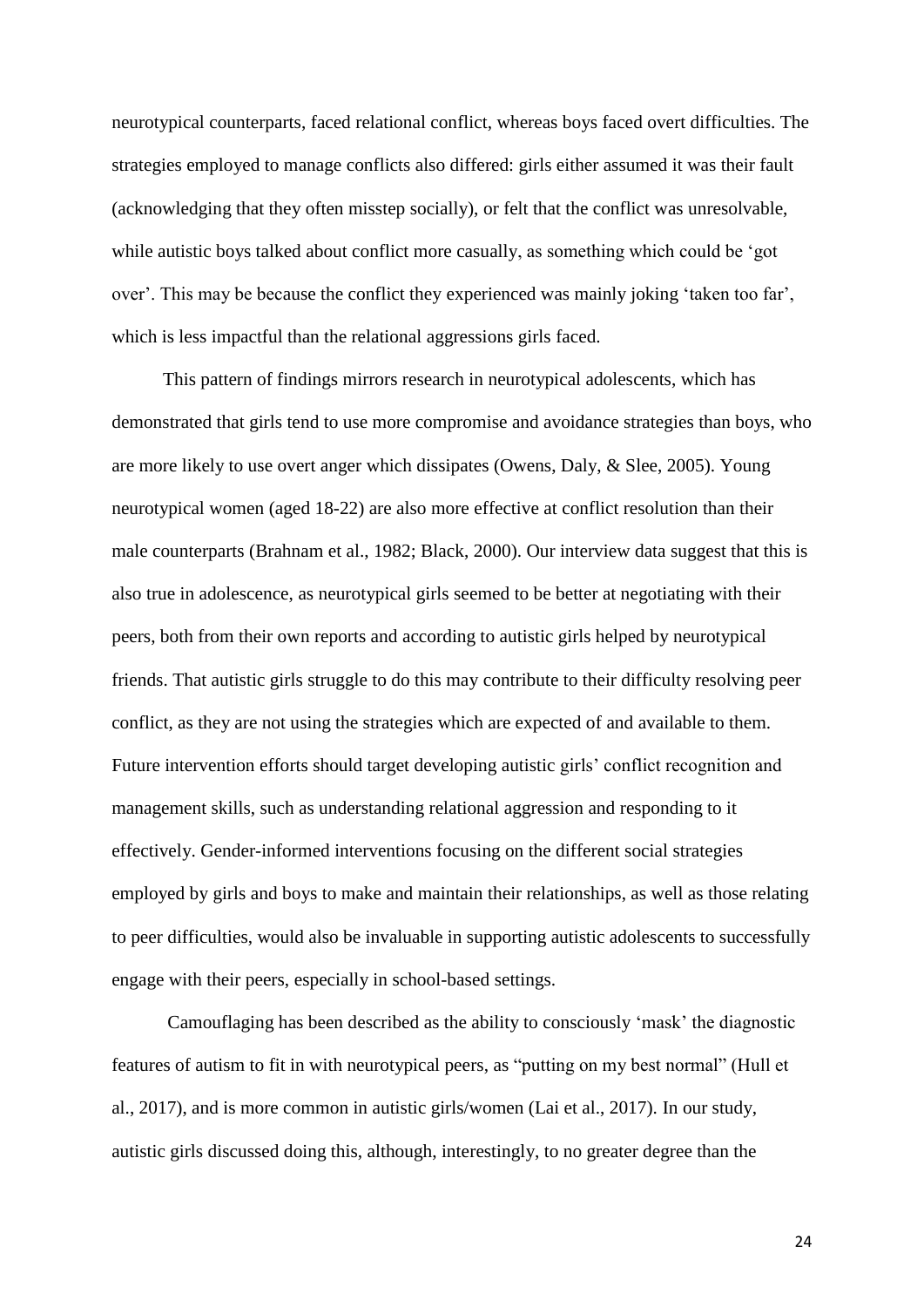neurotypical girls, who also reported adopting certain behaviours to fit in. In this way, it is possible that camouflaging could just be a 'normal' part of growing up female. It may also be that the late-diagnosed women in the study by Hull et al. (2017) had different experiences of camouflaging, as they grew up in a society which was potentially less accepting of neurodiversity than currently diagnosed adolescent girls.

This study is not without limitations. Repetition between the ADOS-2 'Friends and Marriage' section and some interview questions was inevitable, but this was managed by asking for elaboration on previous answers, rather than simply repeating the enquiry. It was also not possible to contact nominated best-friends to check reciprocity or their views, as in previous work (Calder et al., 2013; Kasari et al., 2011), nor did we ask parents to rate their child's friendships (Bauminger & Shulman, 2003), which would have provided an additional perspective. Nevertheless, this study focused on young people's views of their own friendship experiences – views that are much under-represented in research (Pellicano, Dinsmore & Charman, 2014). We also did not ask young people about their experiences of school transition, which may impact on friendships. However, as this was only relevant to a small number of participants (n=8), it is unlikely to have changed the pattern of results. It is also the case that the use of a cognitively-able sample limits the generalisability of the findings, as they may not apply to individuals with co-occurring learning disabilities – although, reassuringly, the results were broadly similar to Sedgewick et al. (2016), who sampled (nonautistic) boys and girls with additional intellectual difficulties.

# **Conclusion**

Our study clearly shows that autistic boys and girls have very different social experiences – and highlights the importance of gender over diagnostic status in the social experiences of autistic adolescents. Girls are socialised differently from birth (Smith & Lloyd, 1978), and so gendered environments and activities are likely to play a role in autistic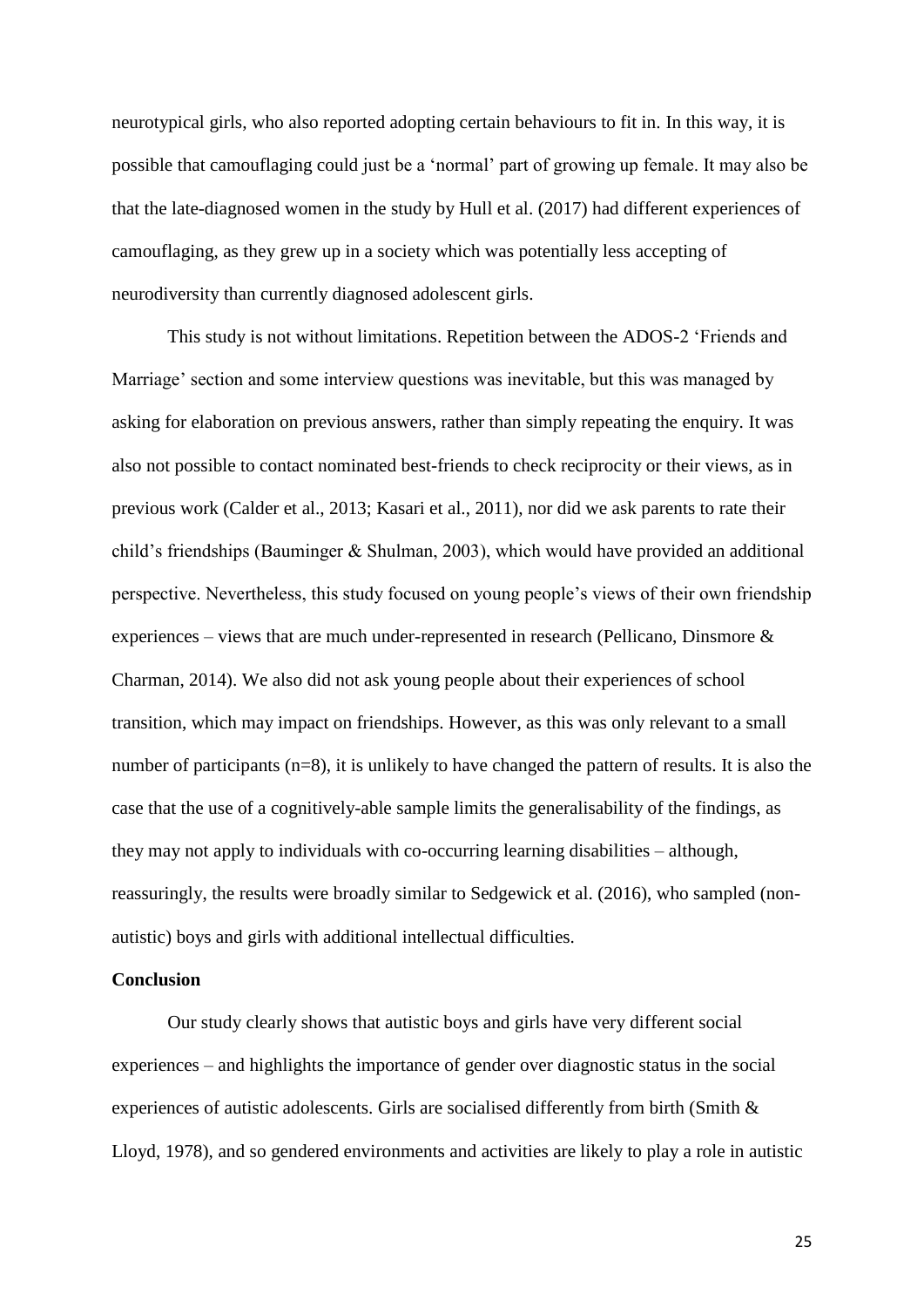girls developing similar friendships to their neurotypical peers. Future longitudinal work should seek to address the development of gender roles in autistic children and adolescents more directly. It would also be beneficial to examine the potential long term mental health consequences of being bullied for autistic girls. Nevertheless, the current findings challenge assumptions in the literature that being autistic 'overrides' being female in some way, as evidenced by the use of majority-male samples to derive results that are applied to both genders (Bauminger et al., 2008; Rowley et al., 2012). Rather, these findings add to a growing body of work supporting the idea that autistic girls (and possibly women) need different strategies and supports to understand and effectively navigate the social expectations placed upon them.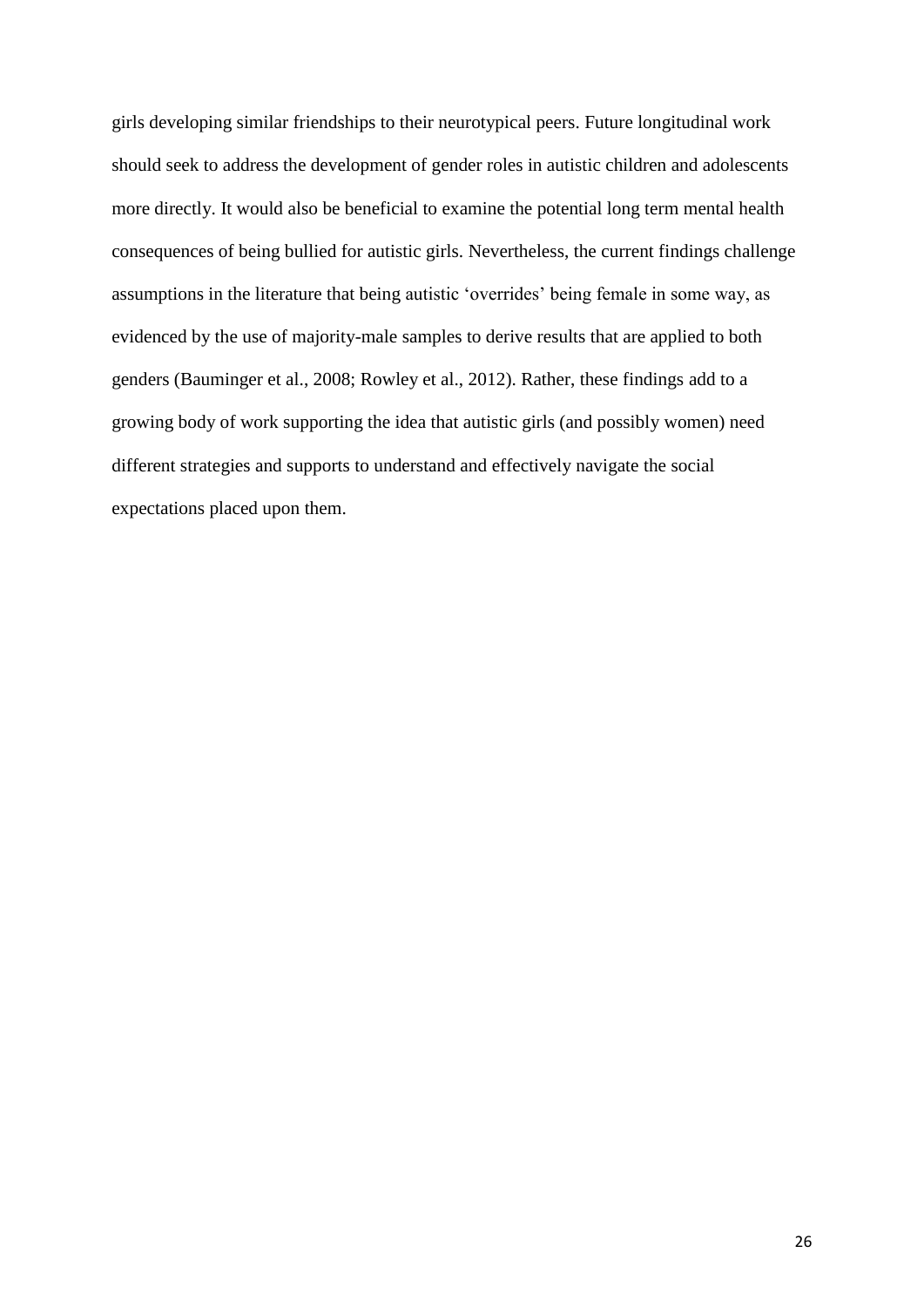#### **References**

- American Psychiatric Association. (2000). *Diagnostic and Statistical Manual of Mental Disorders* (4<sup>th</sup> ed., text rev.). Washington, D.C: Author.
- American Psychiatric Association. (2013). *Diagnostic and Statistical Manual of Mental Disorders: DSM-5*. Washington, D.C: American Psychiatric Author.
- Antonucci, T. C., & Akiyama, H. (1987). An examination of sex differences in social support among older men and women. *Sex Roles*, *17*(11), 737-749.
- Aukett, R., Ritchie, J., & Mill, K. (1988). Gender differences in friendship patterns. *Sex Roles*, *19*(1), 57-66.
- Baldry, A. C. (2004). The impact of direct and indirect bullying on the mental and physical health of Italian youngsters. *Aggressive Behavior*, *30*(5), 343-355.
- Baldwin, S., & Costley, D. (2015) The experiences and needs of female adults with highfunctioning autism spectrum disorder. *Autism, 20*(4), 483-495.
- Bargiela, S., Steward, R., & Mandy, W. (2016) The experiences of late-diagnosed women with autism spectrum conditions: an investigation of the female autism phenotype. *Journal of Autism and Developmental Disorders, 46*(10), 3281-3294.
- Baron-Cohen, S. (2002). The extreme male brain theory of autism. *Trends in Cognitive Sciences*, *6*(6), 248-254.
- Baron-Cohen, S., & Wheelwright, S. (2003). The Friendship Questionnaire: An investigation of adults with Asperger syndrome or high-functioning autism, and normal sex differences. *Journal of autism and developmental disorders*, *33*(5), 509-517.
- Barbu, S., Cabanes, G., & Le Maner-Idrissi, G. (2011). Boys and girls on the playground: sex differences in social development are not stable across early childhood. *PLoS One*, *6*(1), e16407.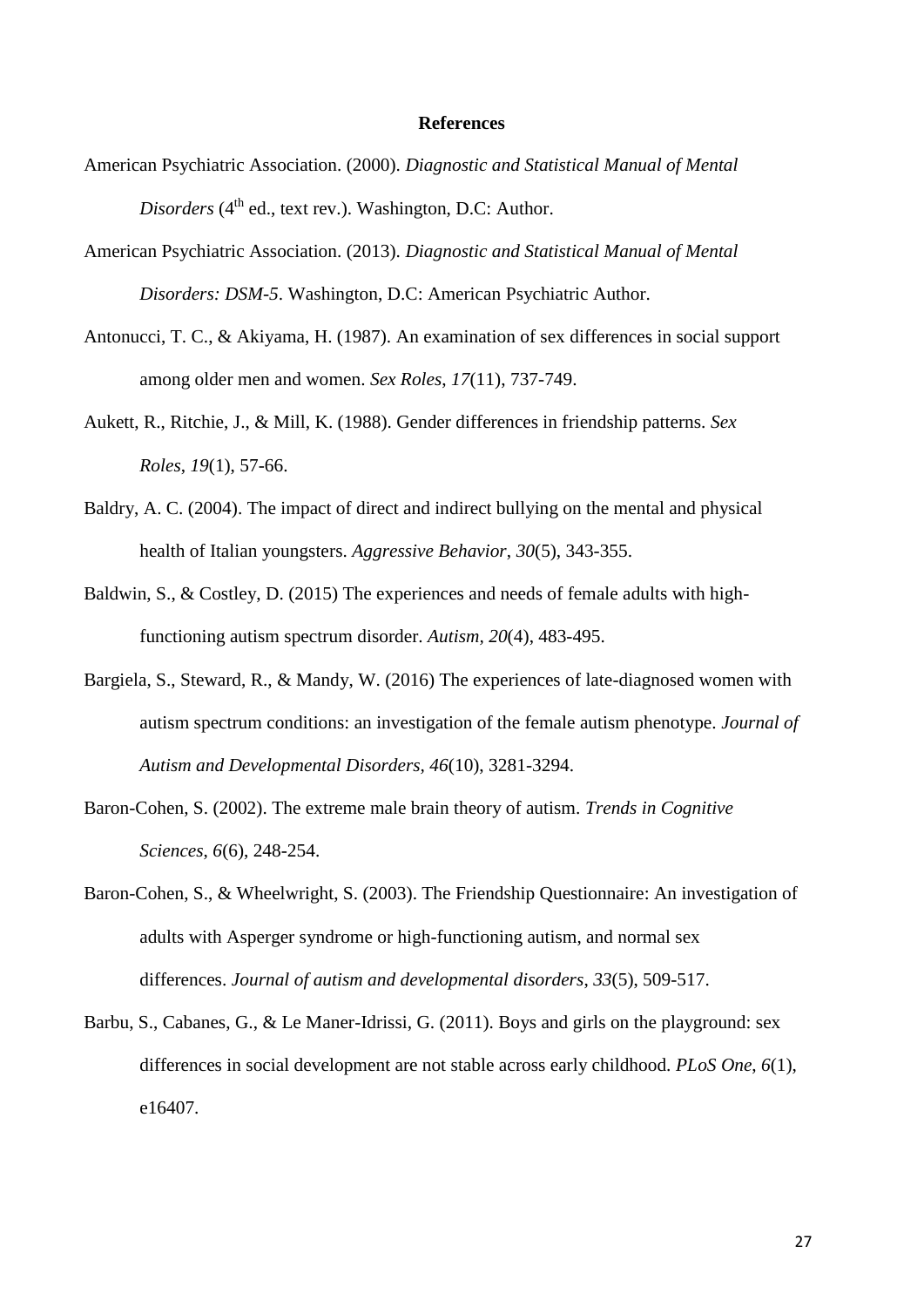- Bauminger, N., & Kasari, C. (2000). Loneliness and friendship in high-functioning children with autism. *Child Development*, *71*(2), 447-456.
- Bauminger, N., & Shulman, C. (2003). The development and maintenance of friendship in highfunctioning children with autism. *Autism, 7*(1), 81-97.
- Bauminger, N., Solomon, M., Aviezer, A., Heung, K., Brown, J., & Rogers, S. J. (2008). Friendship in high-functioning children with autism spectrum disorder: Mixed and nonmixed dyads. *Journal of Autism and Developmental Disorders*, *38*(7), 1211-1229.
- Bauminger, N., Solomon, M., Aviezer, A., Heung, K., Gazit, L., Brown, J., & Rogers, S. J. (2008). Children with autism and their friends: A multidimensional study of friendship in high-functioning autism spectrum disorder. *Journal of Abnormal Child Psychology*, *36*(2), 135-150.
- Berkman, L. F., & Syme, S. L. (1979). Social networks, host resistance, and mortality: a nineyear follow-up study of Alameda County residents. *American Journal of Epidemiology*, *109*(2), 186-204.
- Black, K. A. (2000). Gender differences in adolescents' behavior during conflict resolution tasks with best friends. *Adolescence*, *35*(139), 499-512.
- Bowie, B. H. (2007). Relational aggression, gender, and the developmental process. *Journal of Child and Adolescent Psychiatric Nursing*, *20*(2), 107-115.
- Bowker, J. C. W., Rubin, K. H., Burgess, K. B., Booth-LaForce, C., & Rose-Krasnor, L. (2006). Behavioral characteristics associated with stable and fluid best friendship patterns in middle childhood. *Merrill-Palmer Quarterly (1982-)*, 671-693.
- Braun, V., & Clarke, V. (2006). Using thematic analysis in psychology. *Qualitative Research in Psychology*, *3*(2), 77-101.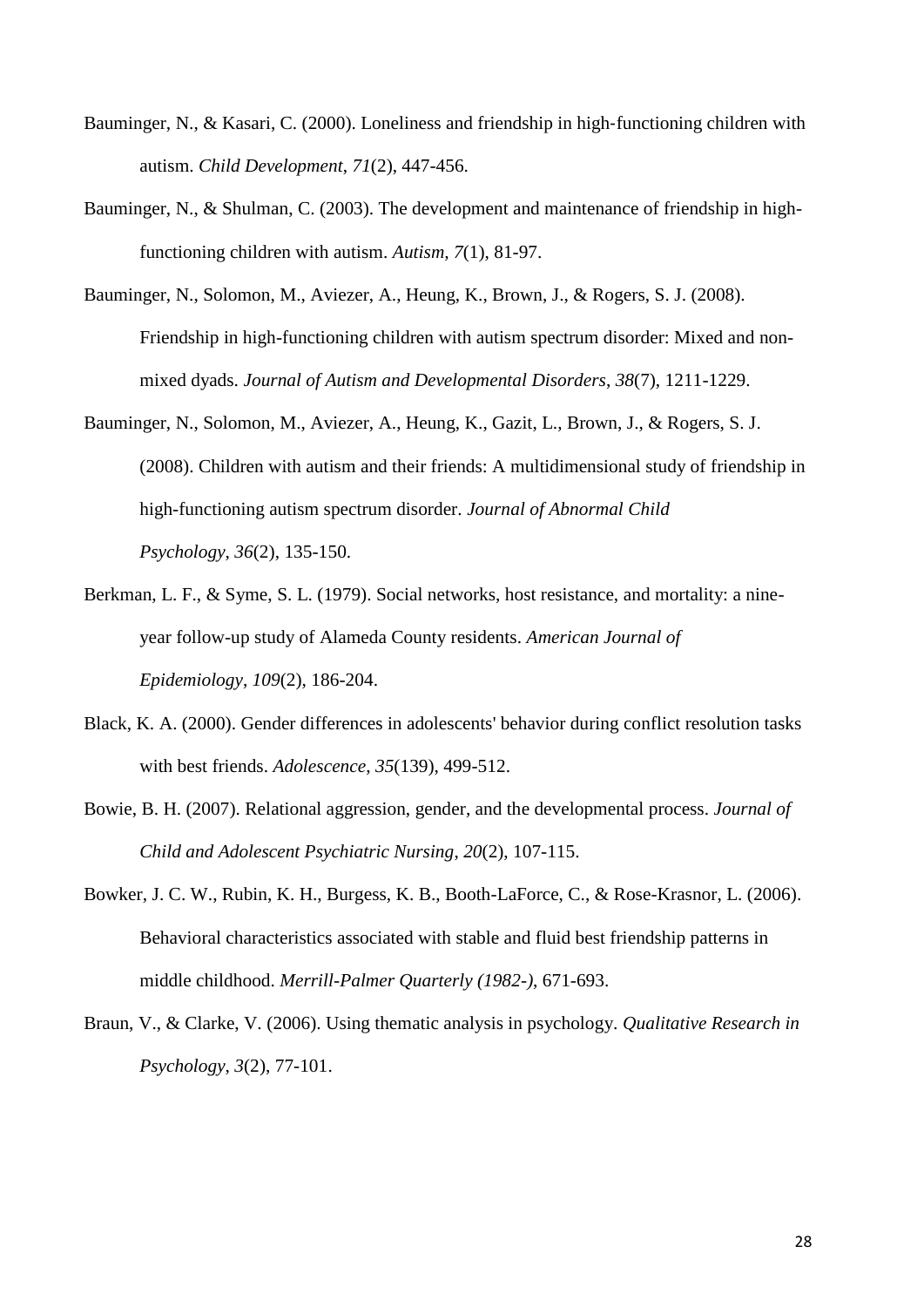- Brahnam, S. D., Margavio, T. M., Hignite, M. A., Barrier, T. B., & Chin, J. M. (2005). A genderbased categorization for conflict resolution. *Journal of Management Development*, *24*(3), 197-208.
- Bukowski, W. M., Hoza, B., & Boivin, M. (1994). Measuring friendship quality during pre-and early adolescence: The development and psychometric properties of the Friendship Qualities Scale. *Journal of Social and Personal Relationships*, *11*(3), 471-484.
- Calder, L., Hill, V., & Pellicano, E. (2013). 'Sometimes I want to play by myself': Understanding what friendship means to children with autism in mainstream primary schools. *Autism*, *17*(3), 296-316.
- Caldwell, M. A., & Peplau, L. A. (1982). Sex differences in same-sex friendship. *Sex Roles*, *8*(7), 721-732.
- Chamberlain, B., Kasari, C., & Rotheram-Fuller, E. (2007). Involvement or isolation? The social networks of children with autism in regular classrooms. *Journal of Autism and Developmental Disorders*, *37*(2), 230-242.
- Chevallier, C., Kohls, G., Troiani, V., Brodkin, E. S., & Schultz, R. T. (2012). The social motivation theory of autism. *Trends in Cognitive Sciences*, *16*(4), 231-239.
- Constantino JN, Gruber CP (2012) The Social Responsiveness Scale Manual, Second Edition (SRS-2). Los Angeles, CA: Western Psychological Services.
- Crick, N. R., & Grotpeter, J. K. (1995). Relational aggression, gender, and social‐psychological adjustment. *Child Development*, *66*(3), 710-722.
- Cridland, E.K., Jones, S.C., Caputi, P., & Magee, C.A. (2014) Being a girl in a boys' world: investigating the experiences of girls with autism spectrum disorders during adolescence. *Journal of Autism and Developmental Disorders, 44*(6), 1261-1274.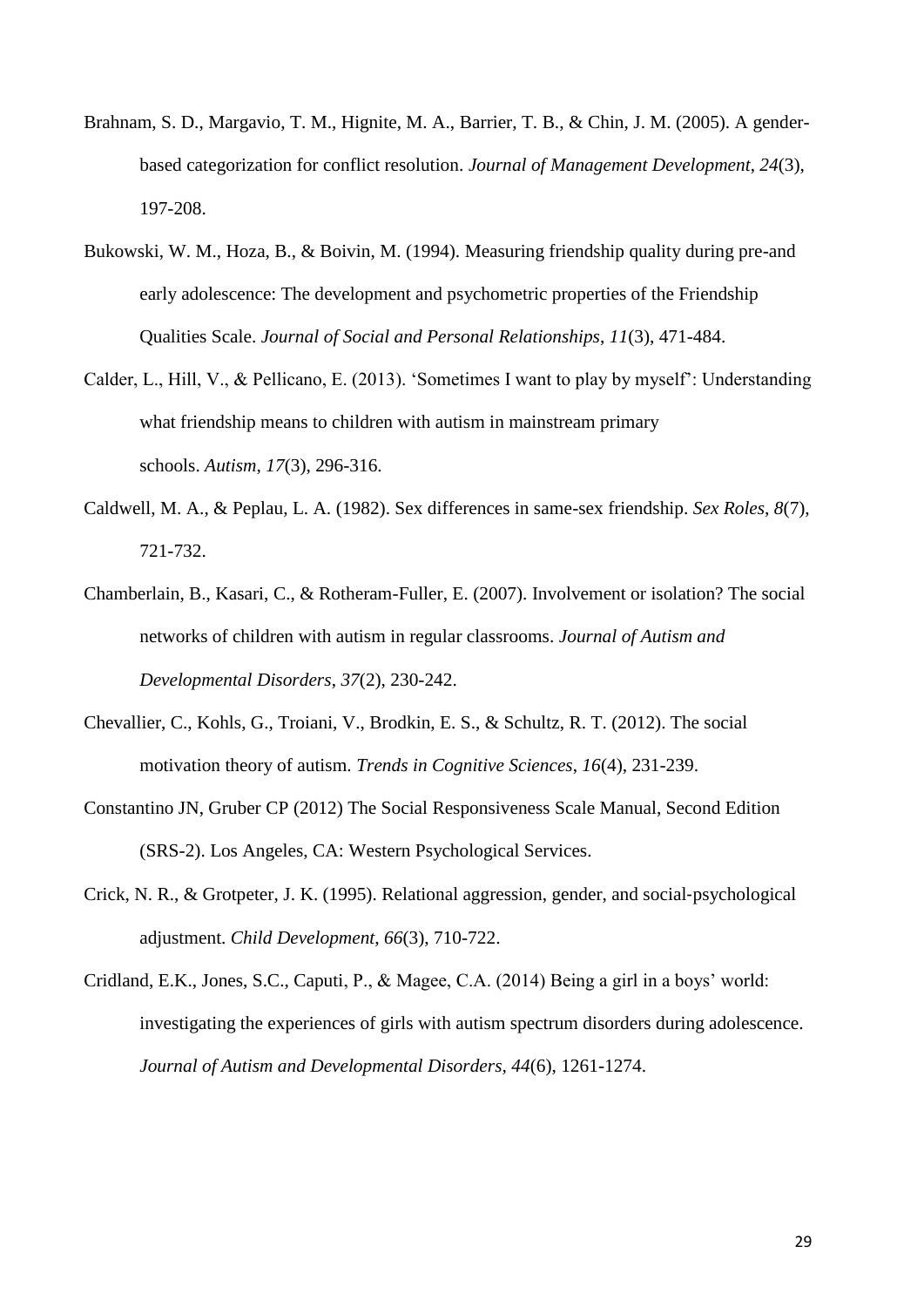- Cutting, A. L., & Dunn, J. (2006). Conversations with siblings and with friends: Links between relationship quality and social understanding. *British Journal of Developmental Psychology*, *24*(1), 73-87.
- Dean, M., Harwood, R., & Kasari, C. (2017) The art of camouflage: gender differences in the social behaviours of girls and boys with autism spectrum disorder. *Autism, 21*(6), 678- 689.
- De Goede, I. H., Branje, S. J., & Meeus, W. H. (2009). Developmental changes and gender differences in adolescents' perceptions of friendships. *Journal of Adolescence*, *32*(5), 1105-1123.
- Demir, M., & Urberg, K. A. (2004). Friendship and adjustment among adolescents. *Journal of Experimental Child Psychology*, *88*(1), 68-82.
- Dunn, J. (1988). *The Beginnings of Social Understanding*. Harvard University Press.
- Dunn, J., & Cutting, A. L. (1999). Understanding others, and individual differences in friendship interactions in young children. *Social Development*, *8*(2), 201-219.
- Dumont, M., & Provost, M. A. (1999). Resilience in adolescents: Protective role of social support, coping strategies, self-esteem, and social activities on experience of stress and depression. *Journal of Youth and Adolescence*, *28*(3), 343-363.
- Eagly, A. H., Wood, W., & Diekman, A. B. (2000). Social role theory of sex differences and similarities: A current appraisal. *The Developmental Social Psychology of Gender*, 123- 174.
- Flanagan, J. C. (1954). The critical incident technique. *Psychological Bulletin*, *51*(4), 327.
- Gould, J., & Ashton-Smith, J. (2011). Missed diagnosis or misdiagnosis? Girls and women on the autism spectrum. *Good Autism Practice (GAP)*, *12*(1), 34-41.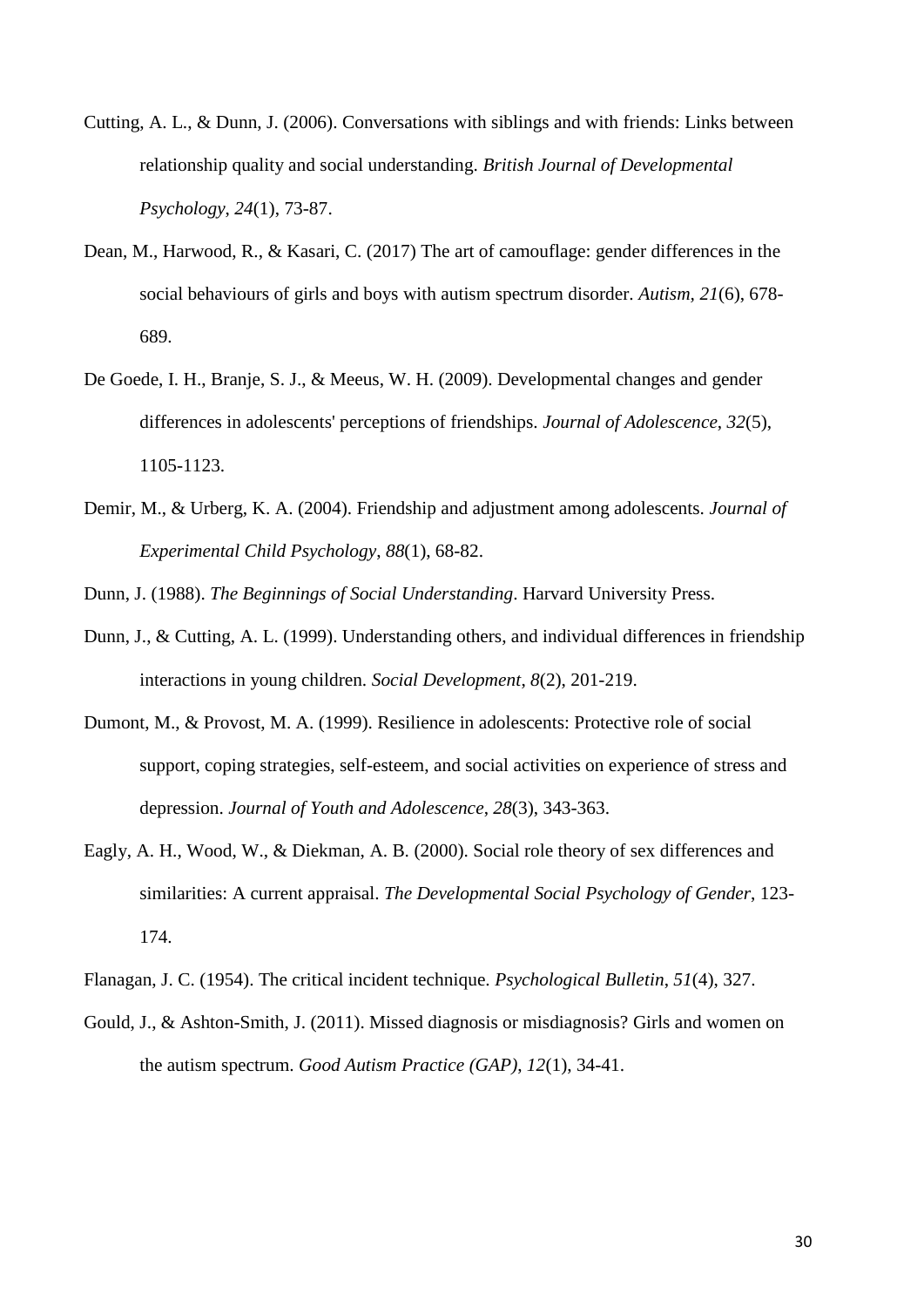- Hayward, S., McVilly, K. R., & Stokes, M. A. (2016). Challenges for females with high functioning autism in the workplace: a systematic review. *Disability and Rehabilitation, 40*(3), 249-258.
- Head, A. M., McGillivray, J. A., & Stokes, M. A. (2014). Gender differences in emotionality and sociability in children with autism spectrum disorders. *Molecular Autism*, *5*(1), 19.
- Hebron, J., & Humphrey, N. (2014). Exposure to bullying among students with autism spectrum conditions: A multi-informant analysis of risk and protective factors. *Autism*, *18*(6), 618- 630.
- Hull, L., Petrides, K. V., Allison, C., Smith, P., Baron-Cohen, S., Lai, M. C., & Mandy, W. (2017). " Putting on My Best Normal": Social Camouflaging in Adults with Autism Spectrum Conditions. *Journal of Autism and Developmental Disorders*, *47*(8), 2519- 2534.
- Humphrey, N., & Lewis, S. (2008). Make me normal' The views and experiences of pupils on the autistic spectrum in mainstream secondary schools. *Autism*, *12*(1), 23-46.
- Humphrey, N., & Symes, W. (2010). Perceptions of social support and experience of bullying among pupils with autistic spectrum disorders in mainstream secondary schools. *European Journal of Special Needs Education*, *25*(1), 77-91.
- Hus, V., Gotham, K., & Lord, C. (2014). Standardizing ADOS domain scores: Separating severity of social affect and restricted and repetitive behaviors. *Journal of Autism and Developmental Disorders*, *44*(10), 2400-2412.

IBM Corp. (2013) IBM SPSS Statistics for Windows, Version 22.0. Armonk, NY: IBM Corp.

Kasari, C., Locke, J., Gulsrud, A., & Rotheram-Fuller, E. (2011). Social networks and friendships at school: Comparing children with and without ASD. *Journal of Autism and Developmental Disorders*, *41*(5), 533-544.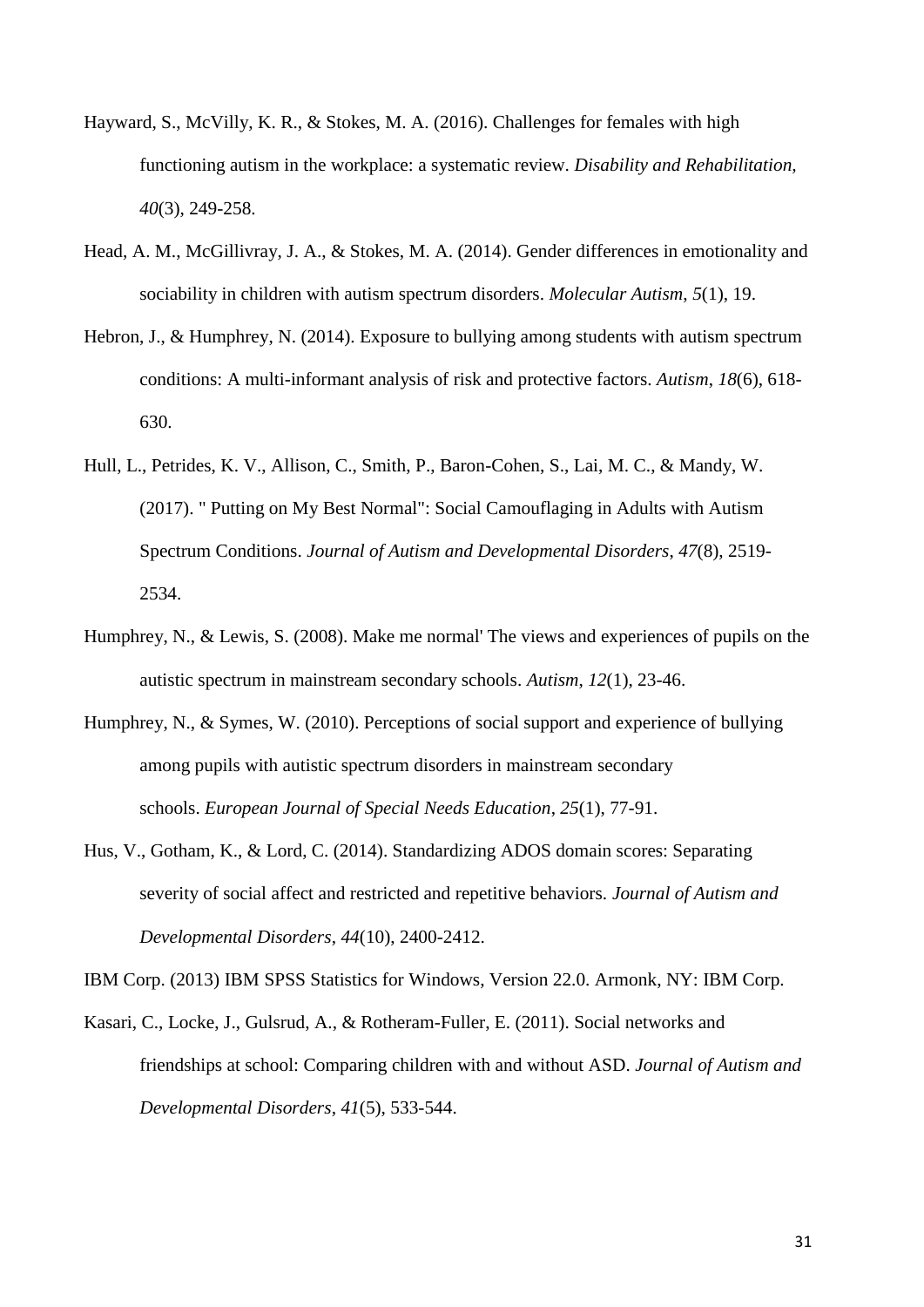- Kenny, L., Hattersley, C., Molins, B., Buckley, C., & Pellicano, E. (2016). Which terms should be used to describe autism? Perspectives from the UK autism community. *Autism, 20*(4). 442-462.
- Kreiser, N. L., & White, S. W. (2014). ASD in females: are we overstating the gender difference in diagnosis?. *Clinical Child and Family Psychology Review*, *17*(1), 67-84.
- Kuo, M. H., Orsmond, G. I., Cohn, E. S., & Coster, W. J. (2013). Friendship characteristics and activity patterns of adolescents with an autism spectrum disorder. *Autism*, *17*(4), 481-500.
- Lai, M. C., Lombardo, M. V., Ruigok, A. N. V., Chakrabarti, B., Auyeung, B., Szatmari, P., Happé, F., Baron-Cohen, S., & MRC AIMS Consortium. (2017) Quantifying and exploring camouflaging in men and women with autism. *Autism*, *21*(6), 690-702.
- Lai, M. C., Lombardo, M. V., Auyeung, B., Chakrabarti, B., & Baron-Cohen, S. (2015). Sex/gender differences and autism: setting the scene for future research. *Journal of the American Academy of Child & Adolescent Psychiatry*, *54*(1), 11-24.
- Locke, J., Ishijima, E. H., Kasari, C., & London, N. (2010). Loneliness, friendship quality and the social networks of adolescents with high‐functioning autism in an inclusive school setting. *Journal of Research in Special Educational Needs*, *10*(2), 74-81.
- Loomes, R., Hull, L., & Mandy, W. P. L. (2017). What Is the Male-to-Female Ratio in Autism Spectrum Disorder? A Systematic Review and Meta-Analysis. *Journal of the American Academy of Child & Adolescent Psychiatry*, *56*(6), 466-474.
- Lord, C., Rutter, M., DiLavore, P. C., Risi, S., Gotham, K., & Bishop, S. (2012). *Autism Diagnostic Observation Schedule: ADOS-2*. Los Angeles, CA: Western Psychological Services.
- McLaughlin, K. A., Hatzenbuehler, M. L., Mennin, D. S., & Nolen-Hoeksema, S. (2011). Emotion dysregulation and adolescent psychopathology: A prospective study. *Behaviour Research and Therapy*, *49*(9), 544-554.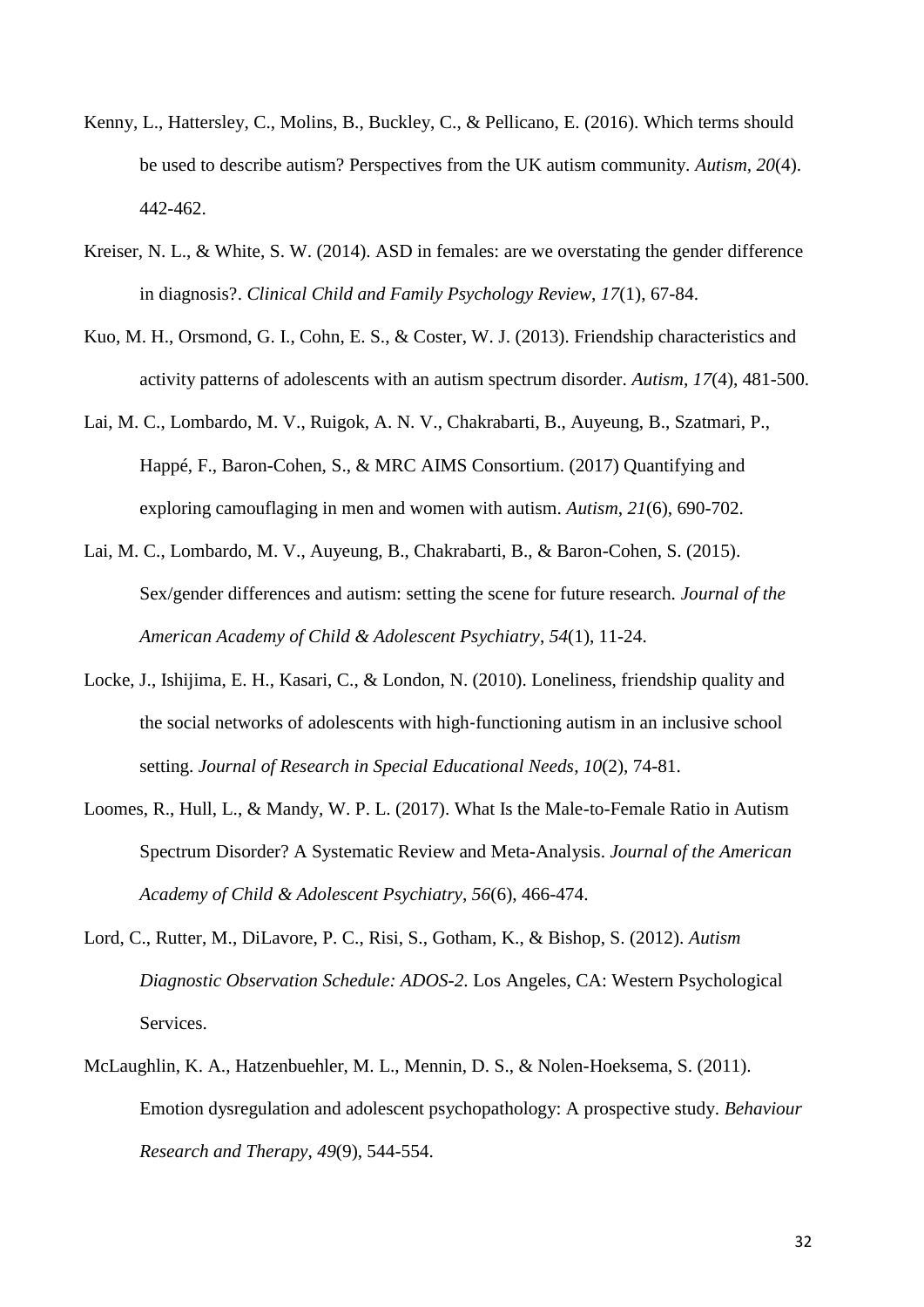Mitchell, P., Saltmarsh, R., & Russell, H. (1997). Overly literal interpretations of speech in autism: Understanding that messages arise from minds. *Journal of Child Psychology and Psychiatry*, *38*(6), 685-691.

Office for National Statistics, 2011 Census Data, UK Government: London.

- Ortega, R., Elipe, P., Mora-Merchán, J. A., Calmaestra, J., & Vega, E. (2009). The emotional impact on victims of traditional bullying and cyberbullying: A study of Spanish adolescents. *Zeitschrift für Psychologie/Journal of Psychology*, *217*(4), 197-204.
- Owens, L., Daly, A., & Slee, P. (2005). Sex and age differences in victimisation and conflict resolution among adolescents in a South Australian school. *Aggressive Behavior*, *31*(1), 1-12.
- Pellicano, E., Dinsmore, A., & Charman, T. (2014). What should autism research focus upon? Community views and priorities from the United Kingdom. *Autism*, *18*(7), 756-770.
- Petrina, N., Carter, M., & Stephenson, J. (2014). The nature of friendship in children with autism spectrum disorders: A systematic review. *Research in Autism Spectrum Disorders*, *8*(2), 111-126.
- Prinstein, M. J., Boergers, J., & Vernberg, E. M. (2001). Overt and relational aggression in adolescents: Social-psychological adjustment of aggressors and victims. *Journal of Clinical Child Psychology*, *30*(4), 479-491.
- Rowley, E., Chandler, S., Baird, G., Simonoff, E., Pickles, A., Loucas, T., & Charman, T. (2012). The experience of friendship, victimization and bullying in children with an autism spectrum disorder: Associations with child characteristics and school placement. *Research in Autism Spectrum Disorders*, *6*(3), 1126-1134.
- Rynkiewicz, A., Schuller, B., Marchi, E., Piana, S., Camurri, A., Lassalle, A., & Baron-Cohen, S. (2016). An investigation of the 'female camouflage effect'in autism using a computerized ADOS-2 and a test of sex/gender differences. *Molecular Autism*, *7*(1), 10.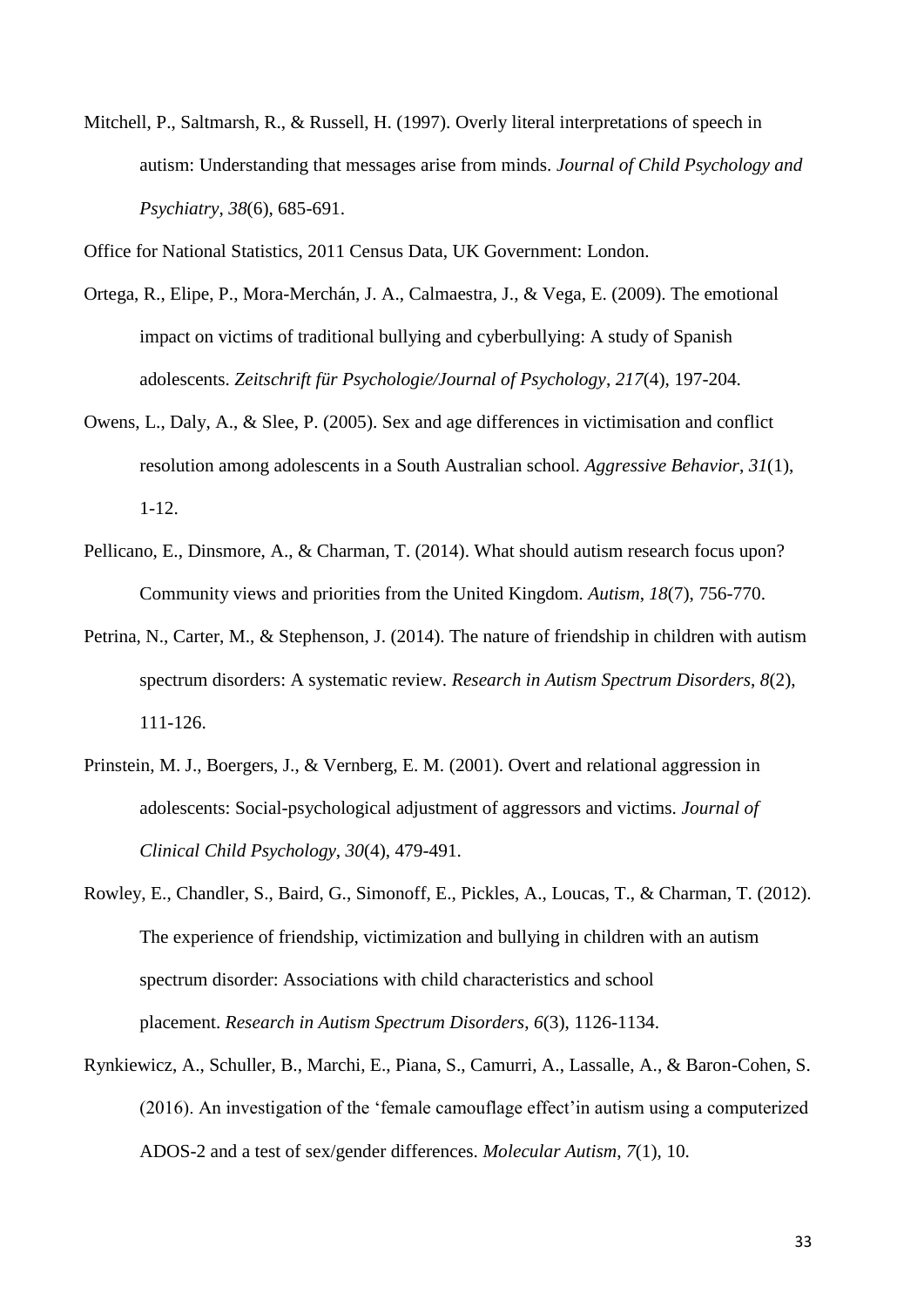- Schroeder, J. H., Cappadocia, M. C., Bebko, J. M., Pepler, D. J., & Weiss, J. A. (2014). Shedding light on a pervasive problem: A review of research on bullying experiences among children with autism spectrum disorders. *Journal of Autism and Developmental Disorders*, *44*(7), 1520.
- Sedgewick, F., Hill, V., Yates, R., Pickering, L., & Pellicano, E. (2016). Gender differences in the social motivation and friendship experiences of autistic and non-autistic adolescents. *Journal of Autism and Developmental Disorders*, *46*, 1297-1306.
- Siegel, R. S., La Greca, A. M., & Harrison, H. M. (2009). Peer victimization and social anxiety in adolescents: Prospective and reciprocal relationships. *Journal of Youth and Adolescence*, *38*(8), 1096-1109.
- Shute, R., Owens, L., & Slee, P. (2002). "You just stare at them and give them daggers": nonverbal expressions of social aggression in teenage girls. *International Journal of Adolescence and Youth, 10*(4), 353-372.
- Smith, C., & Lloyd, B. (1978). Maternal behaviour and perceived sex of infant: revisited. *Child Development, 49*(4), 1263-1265.
- Smith, R. L., Rose, A. J., & Schwartz-Mette, R. A. (2010). Relational and overt aggression in childhood and adolescence: Clarifying mean‐level gender differences and associations with peer acceptance. *Social Development*, *19*(2), 243-269.
- Steward, R. (2013). *The Independent Woman's Handbook for Super Safe Living on the Autistic Spectrum*. Jessica Kingsley Publishers.
- Travis, L., Sigman, M., & Ruskin, E. (2001). Links between social understanding and social behavior in verbally able children with autism. *Journal of Autism and Developmental Disorders*, *31*(2), 119-130.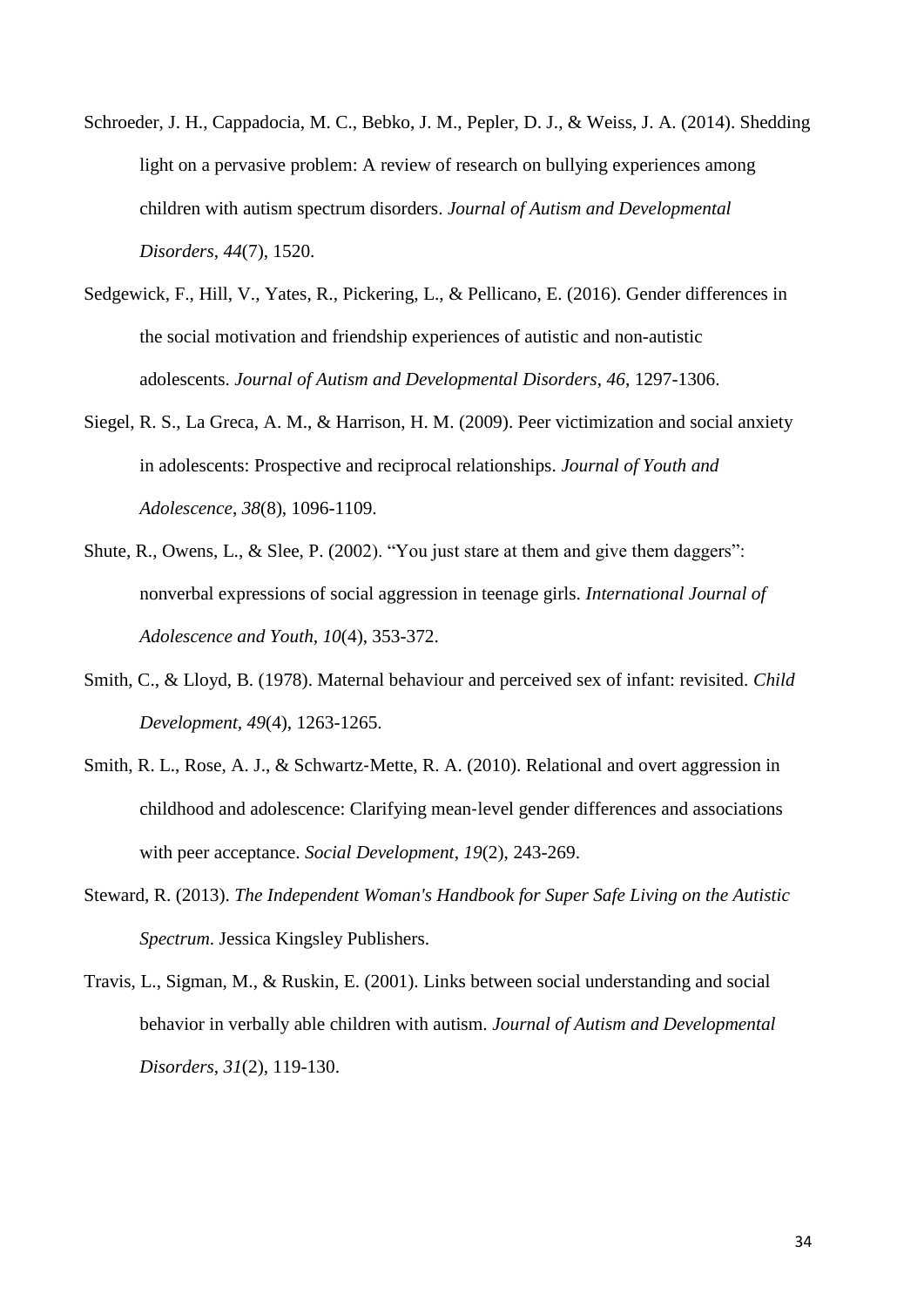- Underwood, M. K. (2004) Glares of contempt, eye rolls of disgust and turning away to exclude: non-verbal forms of social aggression among girls. *Feminism & Psychology, 14*(3), 371- 375.
- Vine Foggo, R. S., & Webster, A. A. (2017). Understanding the social experiences of adolescent females on the autism spectrum. *Research in Autism Spectrum Disorders, 35*, 74-85.
- Webster, A.A., & Garvis, S. (2016). The importance of critical life moments: an explorative study of successful women with autism spectrum disorder. *Autism, 21*(6), 670-677.
- Wechsler D. (2011). Wechsler Abbreviated Scale of Intelligence–Second Edition (WASI-II). San Antonio, TX: NCS Pearson.